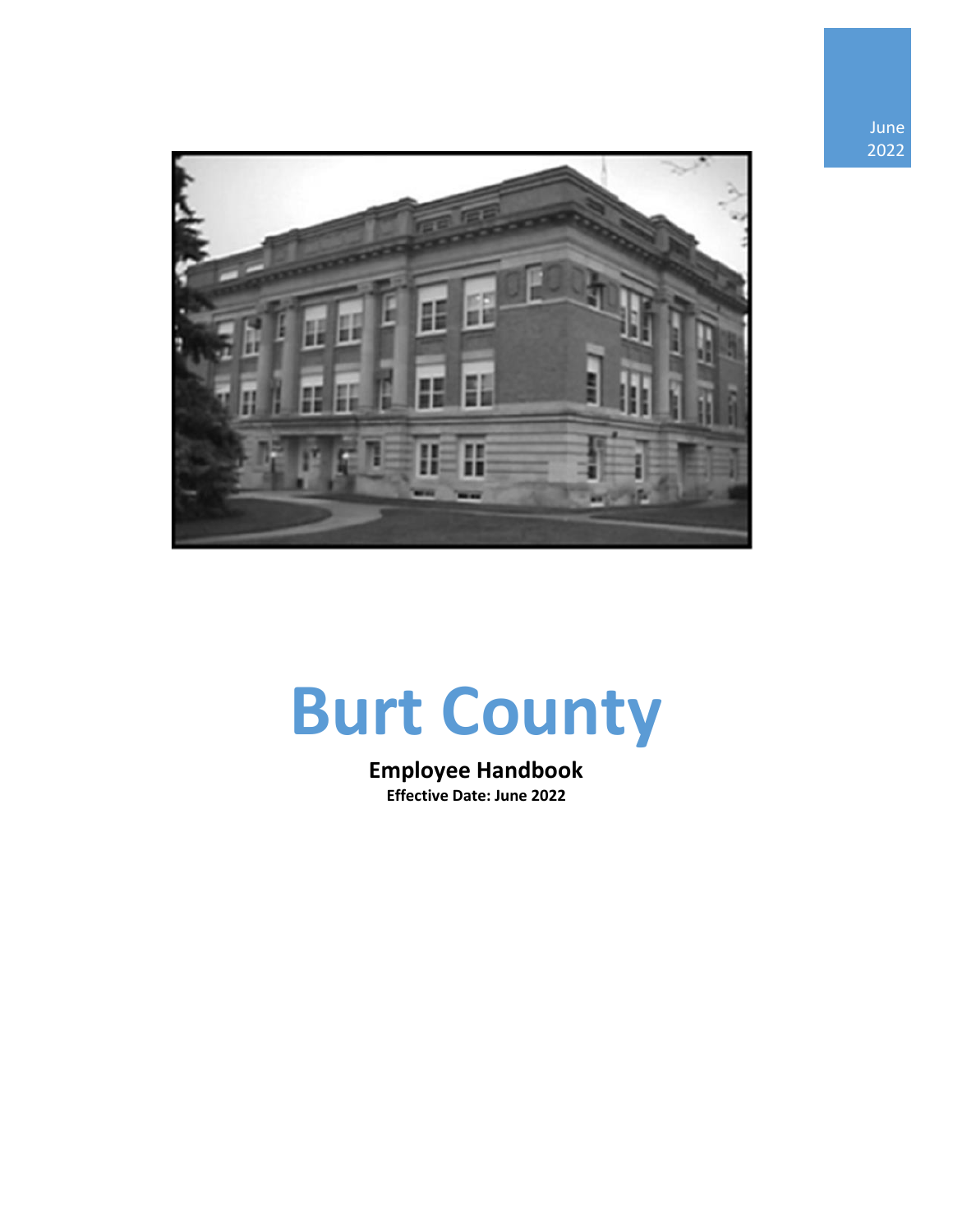## Contents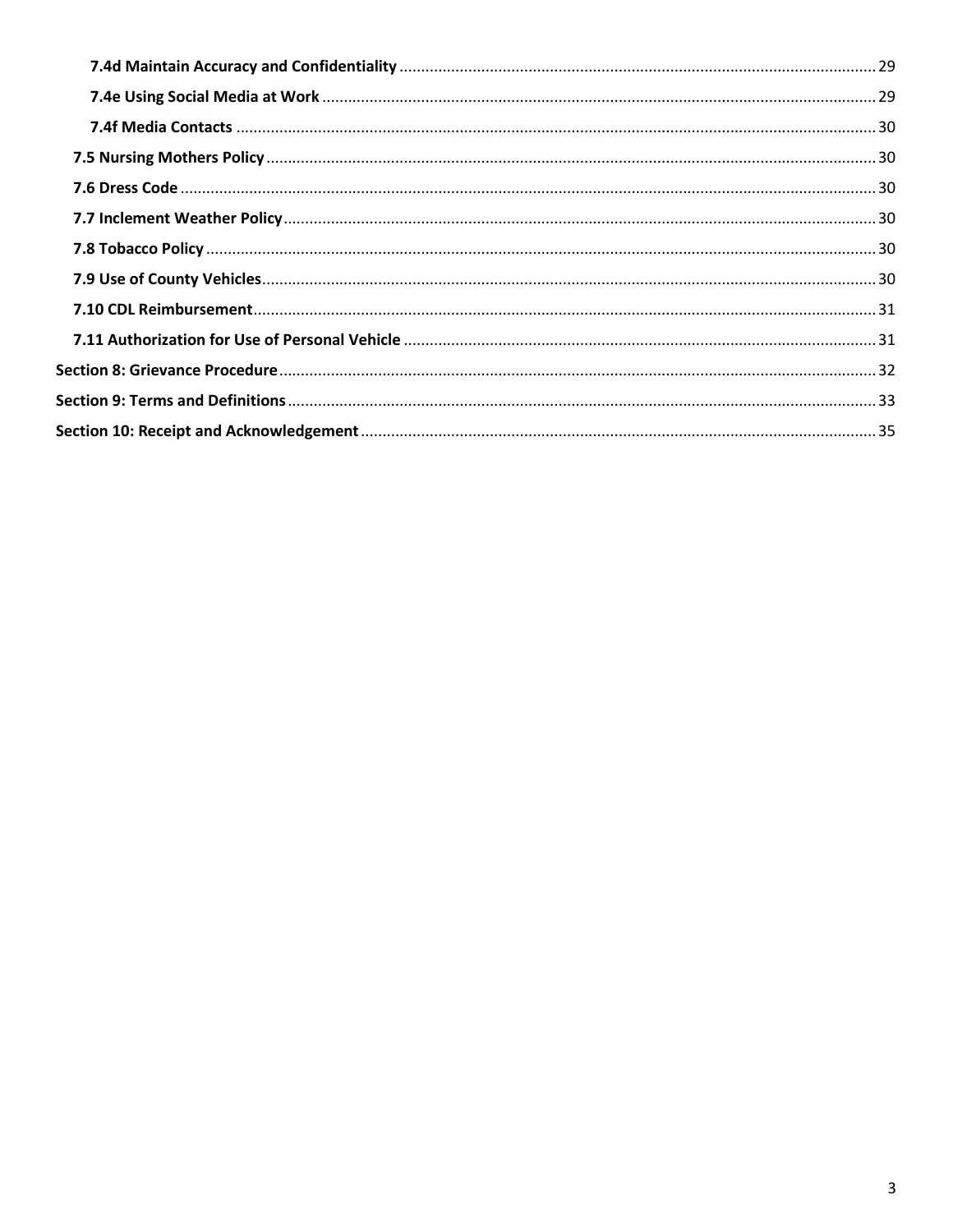#### **Section 1: Intent and Purpose**

<span id="page-4-0"></span>The County Board recognizes and declares the necessity of providing the most efficient and highest quality services for the citizens of Burt County while providing a work environment which is both competitive within the community and equitable for its employees.

It is the purpose of these rules to set forth the principles, procedures, and policies to be followed by Burt County in the administration of personnel. Personnel administration in all aspects shall be based on the principles of merit and equal opportunity employment.

This is a handbook guide to our policies, practices and benefits as of the date of the publication of the handbook. **It is also important to understand that the Burt County Personnel Policy and Procedure Manual does not constitute a contract between the Board and the County employees.** Rather, the information contained in this handbook reflects a general description of the policies, procedures and benefits currently in effect in the County.

The Board retains the right to modify or abolish these policies, procedures and benefits and reserves the right to adopt new policies, procedures, and benefits. Further, in any situation in which application of any provision of this handbook is contrary to Burt County's best interest, as determined solely by the Board of Supervisors of Burt County, the County is not required to apply or follow the provisions of this manual. In accordance with the above, the County also has the exclusive right and authority to exercise the customary functions of management, including, but not limited to, the right to manage and control the premises and equipment, the right to select, hire, promote, suspend, dismiss, assign, supervise and discipline its employees, and the right to determine, effectuate and implement the objectives and goals of the County.

The employees of Burt County are "at will" employees. This means any employee is free to resign from employment at any time. It also means that Burt County may terminate any employee at any time, with or without cause or notice.

An employee who accepts or continues in employment with Burt County agrees to the "at will" employment relationship described above. The employee further agrees and understands that the employee does not have, and cannot have, an enforceable agreement for employment for any specified period by Burt County or any other agreement inconsistent with the "at will"employment relationship described above, unless the agreement is in writing and signed by the Chairman of the Board of Supervisors. No employee or representative of Burt County, other than the Chairman of the Board of Supervisors, has any authority to offer or make any binding agreement to employ an employee for any specific period or any other agreement that is inconsistent with the "at will" employment relationship described above.

The personnel management system of Burt County, of which these rules are a part, is designed to bring to the County service a high degree of understanding, cooperation, efficiency, and unity through systematic, uniform application of modem personnel practices.

The objectives of these rules include the following:

- − to inform employees of Burt County of their rights and obligations in relation to the County,
- − to inform Department Heads of their obligations toward, and their right to assign, instruct and discipline subordinate personnel,and
- − to ensure compliance with applicable policies and procedures.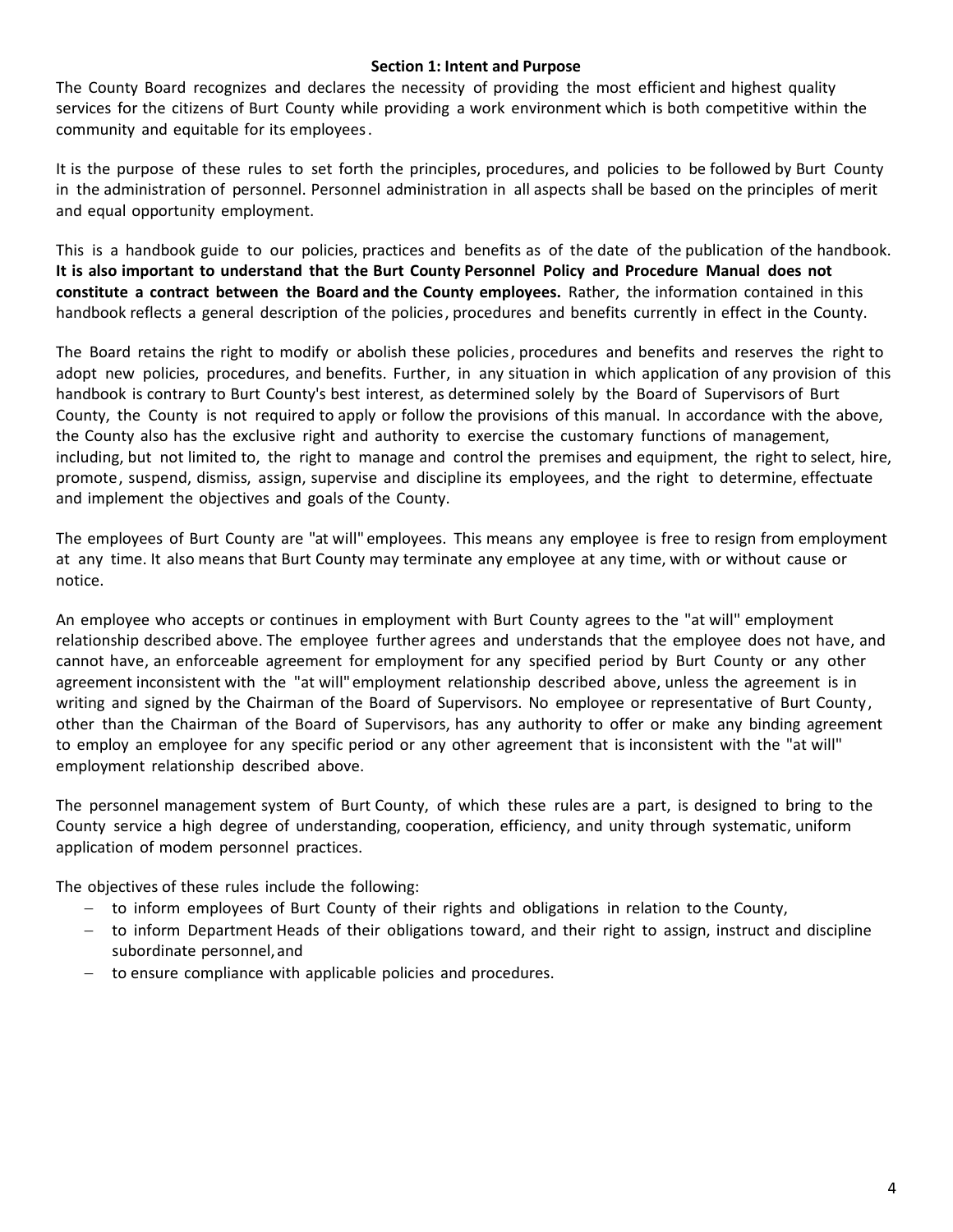#### **Section 2: Introduction**

## <span id="page-5-1"></span><span id="page-5-0"></span>**2.0 State Statues, Bargaining Agreements, and Individual Employee Contracts**

The provisions of this policy manual shall be followed except where these provisions are in conflict with existing and current Nebraska Statutes. In such instances where a conflict exists, the current statutes shall take precedence over the provisions of this policy manual.

## <span id="page-5-2"></span>**2.1 Code of Ethics for County Employees**

- Employees shall not hold financial interests that conflict with the performance of their official duties.
- − Employees shall not engage in financial transactions using non-public governmental information or allow the improper use of such information to further any private interest.
- − An employee shall not, except as may be otherwise provided by regulation, solicit or accept any gift or other item of monetary value from any person or entity seeking official action from, doing business with, or conducting activities regulated by the employee's agency or department, or whose interests may be substantially affected by the performance or non-performance of the employee's duties.
- Employees shall not use public office for private gain.
- Employees shall act impartially and not give preferential treatment to any organization or individual.
- Employees shall protect and preserve County property and shall not use it for other than authorized activities.
- Employees are expected to disclose waste, fraud and corruption to appropriate authorities.
- Employees shall adhere to all laws and regulations that mandate equal opportunity and treatment regardless of race, color, religion, sex, national origin, age, disability or marital status.

## <span id="page-5-3"></span>**2.2 Amendments to the Personnel Manual**

The County shall appoint a committee consisting of two Department Heads and two Board members to review the personnel policy manual every two years. The purpose of the committee will be to maintain the applicability of the policy manual and to update any material as necessary. The committee shall recommend revisions, additions, or deletions to the County Board. Amendments to the personnel policy manual may also be suggested to these committee members or to the Board by any County employee.

Amendments shall become effective upon resolution by the County Board. All such amendments shall be provided to all Department Heads for inclusion in their master copies of the personnel manual, and for posting in their departments.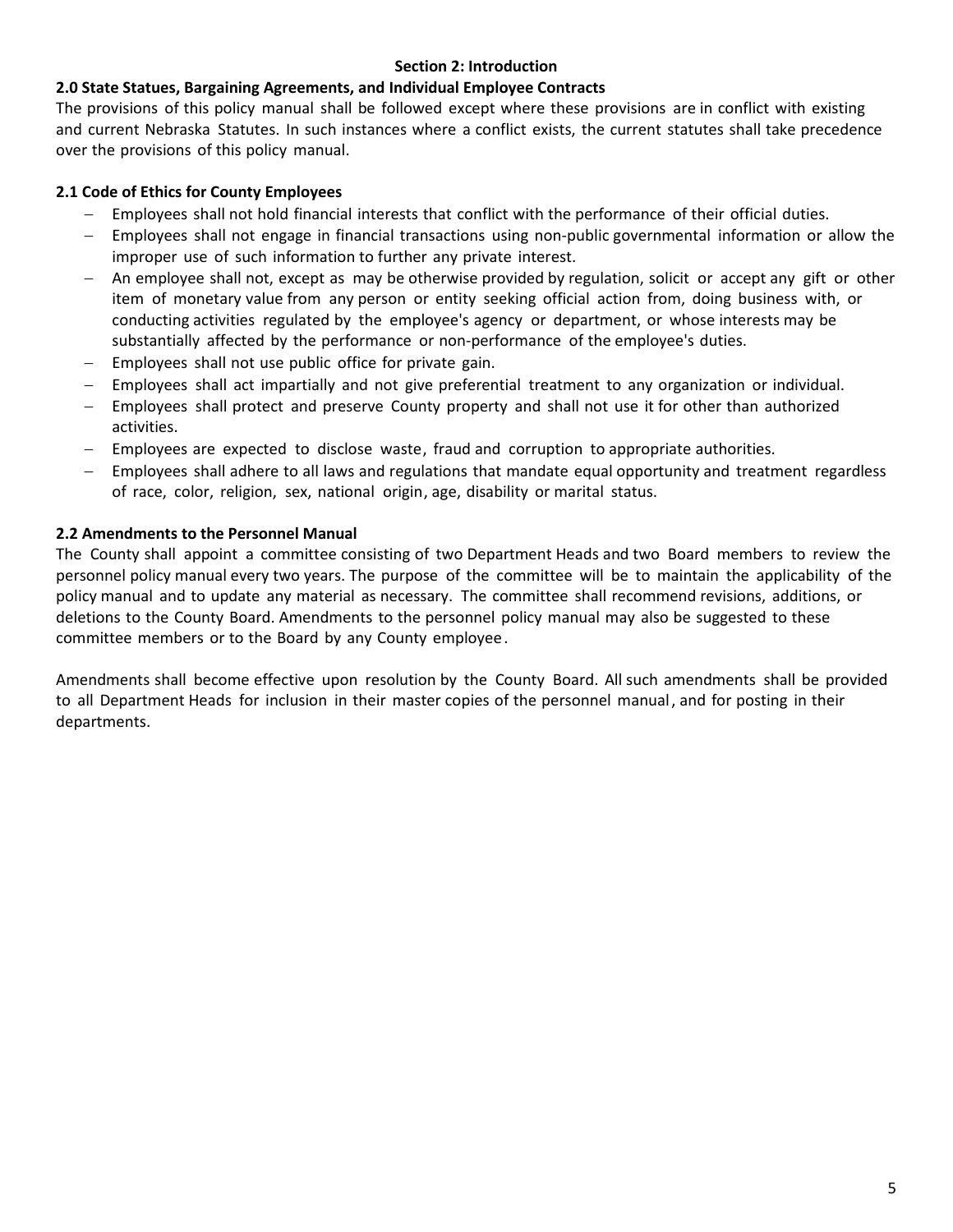#### **Section 3: Employment Policies**

## <span id="page-6-1"></span><span id="page-6-0"></span>**3.0 Open-Door Philosophy**

Our open-door philosophy is founded on Burt County's commitment to communicate openly with employees. This allows for constructive problem solving, open communication, and cooperation between Burt County and its employees. It is also designed to provide employees with resolutions to work-related problems.

Employees are encouraged to discuss any work-related issues, ideas, or concerns with their Department Head. If an employee feels the matter has not been addressed appropriately after speaking with the Department Head, or if the Department Head is not an appropriate person to go to, employees are encouraged to speak with the Board.

## <span id="page-6-2"></span>**3.1 Equal Employment Opportunity**

Burt County endorses the philosophy of equal opportunity and treatment. We provide equal employment opportunity to all employees and applicants for employment without regard to race, color, religion, sex, national origin, military, or veteran status, political affiliation, marital status, physical or mental disability, genetic information, or any other status or class protected by applicable local, state and federal law or Burt County policy. This policy shall apply to all terms and conditions of employment, including hiring decisions, compensation, promotions, privileges of employment, and discipline (including termination of employment). Burt County is firmly committed to the principle of equal employment opportunity.

## <span id="page-6-3"></span>**3.2 Workplace Accommodation**

Burt County supports and practices the principles articulated in the Americans with Disabilities Act (ADA). We make employment decisions consistent with the Act and do not discriminate against employees or applicants with disabilities, including pregnancy, childbirth, and related conditions. Burt County shall provide reasonable accommodation to otherwise qualified employees or applicants that are protected by the ADA, unless doing so will result in an undue hardship on the County.

If an employee requires an accommodation because of a disability, it is the employee's responsibility to notify their Department Head. Employees may be asked to provide medical certification from the employee's doctor including relevant information such as: (1) confirmation the employee has a medical condition requiring an accommodation; (2) a description of the proposed accommodation; (3) the reason the employee needs an accommodation; (4) how the accommodation will help the employee perform the essential functions of their job; and (5) how long the employee may need the accommodation.

After receiving the request and/or medical certification, Burt County will engage in an interactive process with the employee to determine the precise limitations of the employee's disability and explore potential reasonable accommodations that could allow the employee to perform the essential functions of their job. All medical information received by Burt County in connection with a request for accommodation will be treated as confidential and only shared with those within the County who have a business necessity to know and only to the extent necessary.

Burt County encourages employees to suggest specific reasonable accommodations that the employee believes would allow them to perform their job. However, the County is not required to make the specific accommodation requested by the employee and may provide an alternative accommodation, to the extent any reasonable accommodation can be made without imposing an undue hardship on the County.

If an employee is not satisfied with the Department Head's response to the request for a reasonable accommodation, employees must bring the matter to the attention of the Board.

If leave is provided as a reasonable accommodation, such leave may run concurrently with leave under the federal Family and Medical Leave Act and/or any other County provided leave where permitted by applicable state and federal law.

Burt County will not discriminate or retaliate against employees due to a disability, for requesting an accommodation, or for engaging in the interactive process.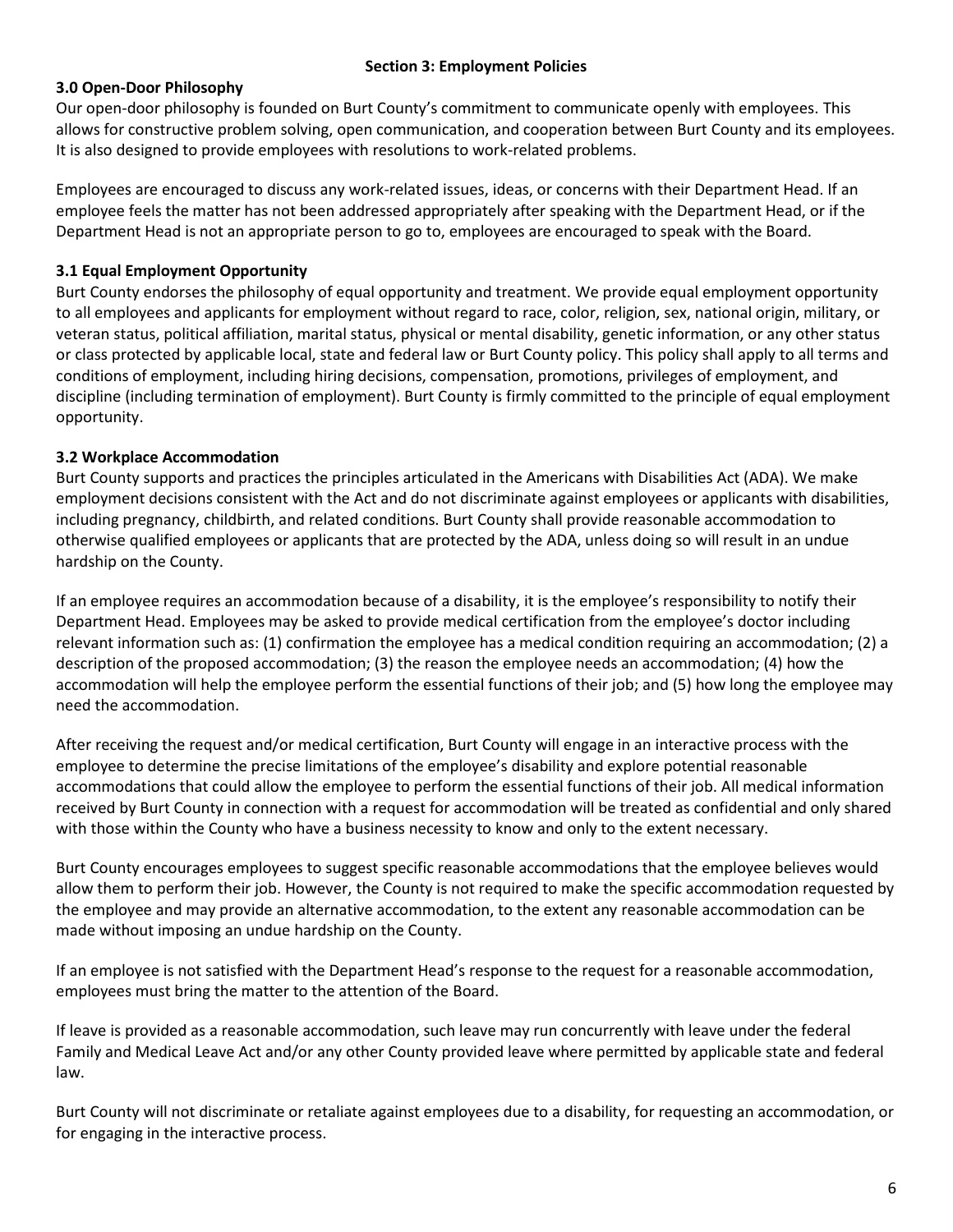#### <span id="page-7-0"></span>**3.3 Employee Protection (Whistleblower) Policy**

If any employee reasonably believes some policy, practice, or activity of the County is in violation of law, a written complaint must be filed by that employee with the Department Head.

Anyone filing a complaint or concern must do so in good faith and have reasonable grounds for believing the information disclosed indicates a violation of the code. Any allegations that prove not to be substantiated and which prove to have been made maliciously or knowingly to be false will be viewed as a serious disciplinary offense.

All employees are protected from victimization, harassment, or disciplinary action as a result of any disclosure, where the disclosure is made in good faith and is not made maliciously or for personal gain. All complaints will be kept as anonymous as possible, though in some situations it may not be possible.

If at any point in time an employee is not satisfied with the resolution of or response to their complaint, or if the complaint is not resolved in a timely manner, the employee should bring the matter to the attention of the Board.

It should be emphasized that this policy is intended to assist individuals who believe they have discovered malpractice or impropriety. It is not designed to question financial, or business decisions taken by Burt County.

#### <span id="page-7-1"></span>**3.4 Harassment, Discrimination, and Offensive Conduct in Employment**

It is the policy of Burt County to provide a businesslike work environment free from all forms of employee discrimination or harassment based on or because of race, color, sex, religion, disability, age, or national origin, including incidents of sexual harassment. No employee or member of the public shall be subjected to unsolicited and unwelcome sexual materials, overtures, or conduct, either verbal, written, electronic, or physical. Severe penalties including discharge will be imposed against those individuals who participate in incidents of sexual harassment.

Sexual harassment has been defined by the federal and state regulations as a form of sex discrimination. It is the deliberate or repeated behavior of a sexual nature by one individual to another that is unwelcome, unasked for or rebuked by the other employee. The behavior can be verbal, nonverbal or physical in nature. Examples of sexual harassment could include, but are not limited to, the following:

- − Sexual comments of a provocative or suggestive nature;
- − Jokes or innuendoes or a sexual nature;
- − Suggestive or demeaning looks or leering;
- − Creating an intimidating, hostile or offensive working environment;
- − Making acceptance of unwelcome sexual conduct or advances or requests for sexual favors of any nature a condition of employment or continued employment;
- Physical contact such as patting, pinching, hugging, or brushing up against another's body;
- − Materials or photographs of a sexual nature in the workplace.

Conduct of this type is improper if:

- submission to the conduct is either an explicit or inexplicit term or condition of employment,
- − submission to or rejection of the conduct is used as a basis for employment decisions affecting the person involved, or
- − the conduct has the purpose or effect of substantially interfering with an individual's work performance or environment.

#### <span id="page-7-2"></span>**3.5 Reporting Harassment, Discrimination, and Offensive Conduct**

The County is committed to providing a work environment free of harassment and discrimination. All forms of harassment or discrimination directed to or suffered by any employee based on race, color, religion, sex, national origin, military, or veteran status, political affiliation, marital status, physical or mental disability, genetic information, or any other status or class protected by applicable local, state and federal law or Burt County policy.

Each employee has the right to work in a professional environment that promotes equal employment opportunities and is free from discriminatory practices, including without limitation, harassment. Statements or actions employees make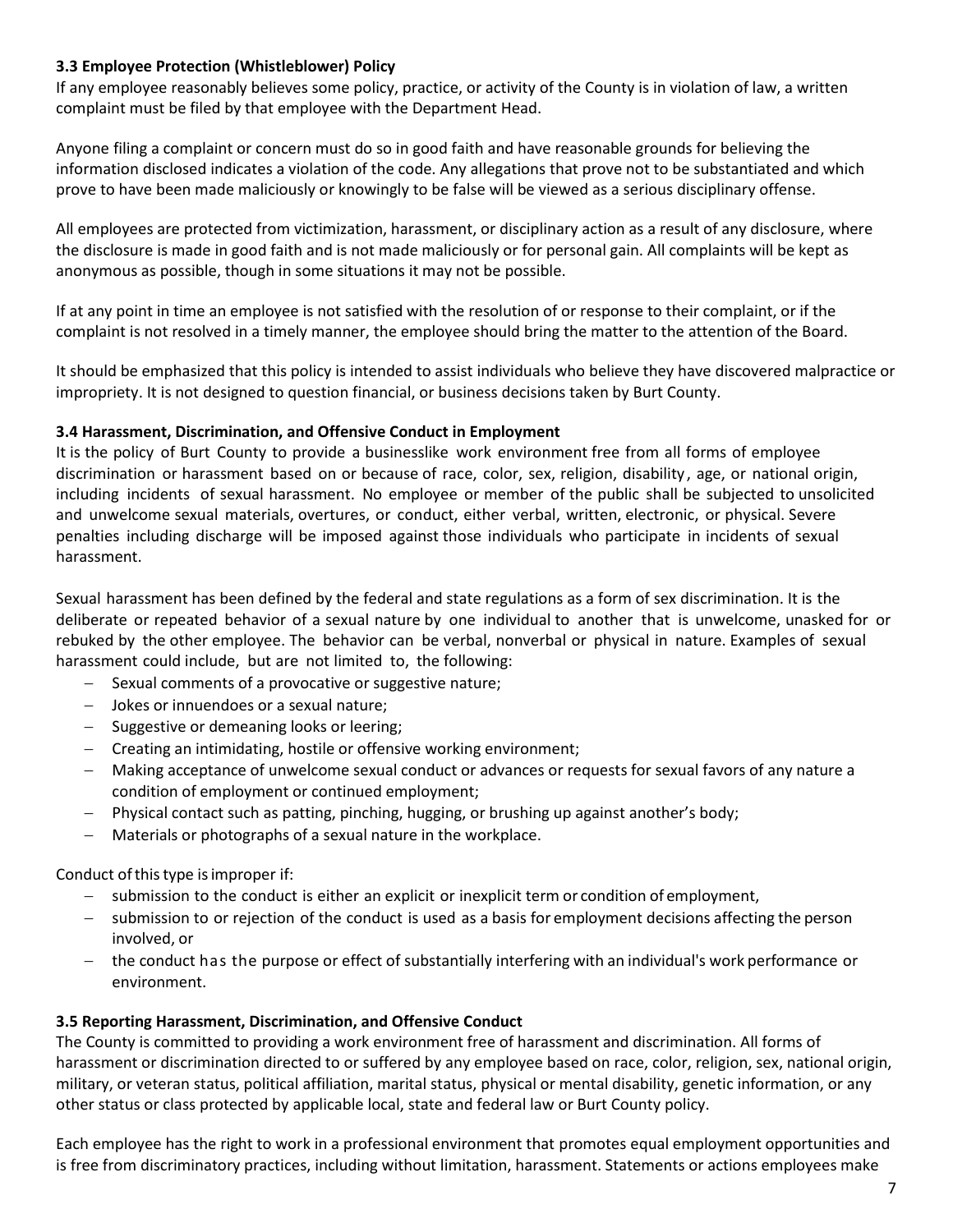with regard to fellow employees, whether done jokingly or otherwise, may create feelings of ill will and interfere with productivity. The desired standard of employee behavior is one of cooperation and respect for each other, despite any differences.

In general, statements, slurs, jokes, and other verbal or physical conduct relating to any of the protected classes, characteristics, or bases listed above, constitute unlawful harassment when they unreasonably interfere with the person's work performance or create an intimidating work environment. Such conduct is strictly prohibited. Prohibited conduct may include, but is not limited to the following:

- − Epithets, racial "jokes", slurs or negative stereotypes, intimidating or hostile acts based upon protective classification, and/or written or graphic material that belittles or shows hostility or aversion to persons of a protected class that is posted or circulated on County property.
- − Verbal harassment and unwelcome discussions relating to or motivated by a person's protected characteristic or class.
- − Unwelcome requests or demands for sexual favors. This includes subtle or blatant expectations to engage in sexual relations and pressure for dates, especially when submission to such conduct is a condition of employment, or when submission or rejection of such conduct is used as a basis for employment decisions affecting the individual.
- − Unwelcome or unwanted sexual advances, such as patting, pinching, brushing up against, hugging, cornering, kissing, fondling, sexual flirtations, or any other similar contact.
- Using coercive sexual behavior to control or affect the career, salary, or performance review of another employee.
- − Verbal harassment or unwelcome kidding of a sexual nature, such as telling "dirty" jokes and comments about body parts, appearance, or clothing, where such comments go beyond mere courtesy or are unwelcome.
- − Making threats of retaliation a term or condition of employment (explicitly or implicitly).

Of specific concern is sexual harassment, which is a violation of both state and federal law. It includes unwelcome sexual advances, requests for sexual favors, sexually motivated physical contact and other verbal, physical, or visual forms of conduct of a sexual nature when submission to that conduct is either explicitly or implicitly made a term or condition of employment or is used as a basis for employment decisions or when the conduct has the purpose or effect of unreasonably interfering with an employee's work performance or creating an intimidating, hostile, or offensive work environment. Sexual harassment does not have to involve conduct of a sexual nature in order to constitute improper behavior. For example, abusive, offensive, or demeaning behavior that is directed to members of one gender only (whether male or female) may be deemed a form of sexual harassment, even though the conduct was not motivated by sexual desire or gratification. In addition, harassment of a male by another male, or a female by another female also constitutes a form of sex discrimination. Likewise, disparate treatment motivated by any other protected characteristic is discrimination and will not be tolerated.

If there are questions about whether conduct is permissible under this policy, employees should refrain from the conduct. Any person found to be engaging in any type of discrimination or harassment may be subject to disciplinary action, up to and including termination of employment.

Employees can raise concerns and make reports without fear of retaliation. The County prohibits retaliation against any individual who reports discrimination, harassment, sexual harassment, or participates in an investigation of such reports. If an employee feels they have been retaliated against, report such conduct to the County Clerk, Chairman, or County Attorney, immediately.

Any employee with questions or concerns about any type of discrimination or harassment in the workplace are encouraged to bring issues to the County's attention by immediately reporting concerns or conduct to County Clerk, Chairman, or County Attorney.

All employees of the County have a responsibility to promote equal employment opportunities, and the County expects everyone to share this commitment. If an employee believes they have been subjected to any form of discrimination, harassment, sexual harassment, and/or offensive conduct, the employee must take the following action immediately: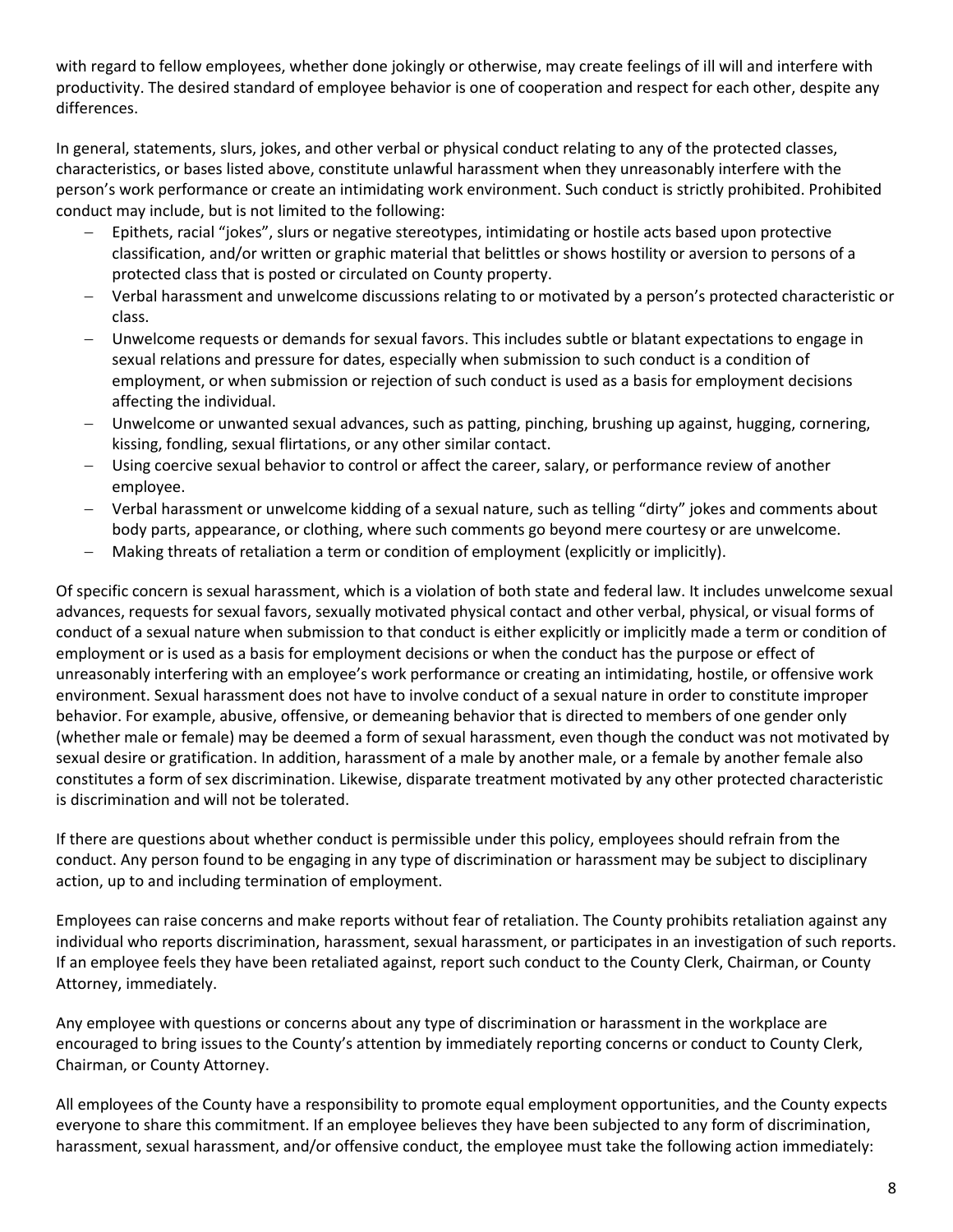Step 1: Ask the offending party to stop, unless confronting the offending party would be uncomfortable or place the employee in danger, and;

Step 2: Report the complaint to the employee's immediate supervisor. If the employee's immediate supervisor is unavailable or if the immediate supervisor is the person responsible for the discrimination, harassment, sexual harassment, or offensive conduct, or if the employee believes it would be inappropriate to contact the immediate supervisor or would feel uncomfortable doing so, the employee must immediately report the complaint to Human Resources.

Note the complaint must be reported in accordance with Step 2, even if the offending party is asked to stop. The County will not know of the discrimination, harassment, sexual harassment, or offensive conduct unless it is reported, and the County cannot correct it if the County does not know about it.

If an employee has reason to believe someone else has been subjected to discrimination, harassment, sexual harassment, or offensive conduct, the employee must report the conduct in accordance with Step 2 above.

The County takes all discrimination and harassment complaints seriously and will immediately investigate any concerns and/or complaints. The County will take appropriate disciplinary action under the circumstances after completion of an investigation, including but not limited to separation from employment. The County will maintain confidentiality of all complaints to the extent possible when conducting an investigation.

## <span id="page-9-0"></span>**3.6 Personal Relationships at Work**

Burt County strives to provide a work environment that is collegial, respectful, and productive. This policy establishes rules for the conduct of personal relationships between employees, including Department Heads, to prevent conflicts of interest, perceived favoritism, and maintain a productive, friendly work environment.

A "personal relationship" is defined as a relationship between individuals who have or have had a continuing relationship of a romantic or intimate nature.

An employee who is involved in a personal relationship with another employee may not occupy a position in the same department as, work directly for, or supervise the employee with whom they are involved.

Burt County reserves the right to take prompt action if an actual or potential conflict of interest arises concerning individuals who engage in a personal relationship that may affect terms and conditions of employment. Supervisors are prohibited from dating subordinates and may be disciplined for such actions, up to and including termination.

When a conflict or the potential for conflict arises because of a personal relationship between employees, even if there is no line of authority or reporting involved, the employees may be separated by reassignment, or terminated from employment. If such a personal relationship between employees develops, it is the responsibility and obligation of the employees involved to disclose the existence of the relationship to their Department Head or Board. After discussion with the Board, a decision will be made at their discretion as to work assignments.

When a conflict or a potential for conflict affecting terms and conditions of employment arises because of the relationship, the individuals concerned will be given the opportunity to decide who is to be transferred to another position, or terminated, if no position is available. If no decision is made within thirty (30) calendar days of the offer to resolve the situation, Burt County will determine who is to be transferred, or if necessary, terminated from employment.

#### <span id="page-9-1"></span>**3.7 Employment of Relatives**

Burt County is committed to a policy of employment and advancement based on qualifications and merit and does not discriminate in favor of or in opposition to the employment of relatives.

An official or employee of a political subdivision may employ, recommend, or supervise the employment of an immediate family member if: (a) he or she does not abuse his or her official position, (b) he or she makes a full disclosure on the record to the governing body of the political subdivision and a written disclosure to the person in charge of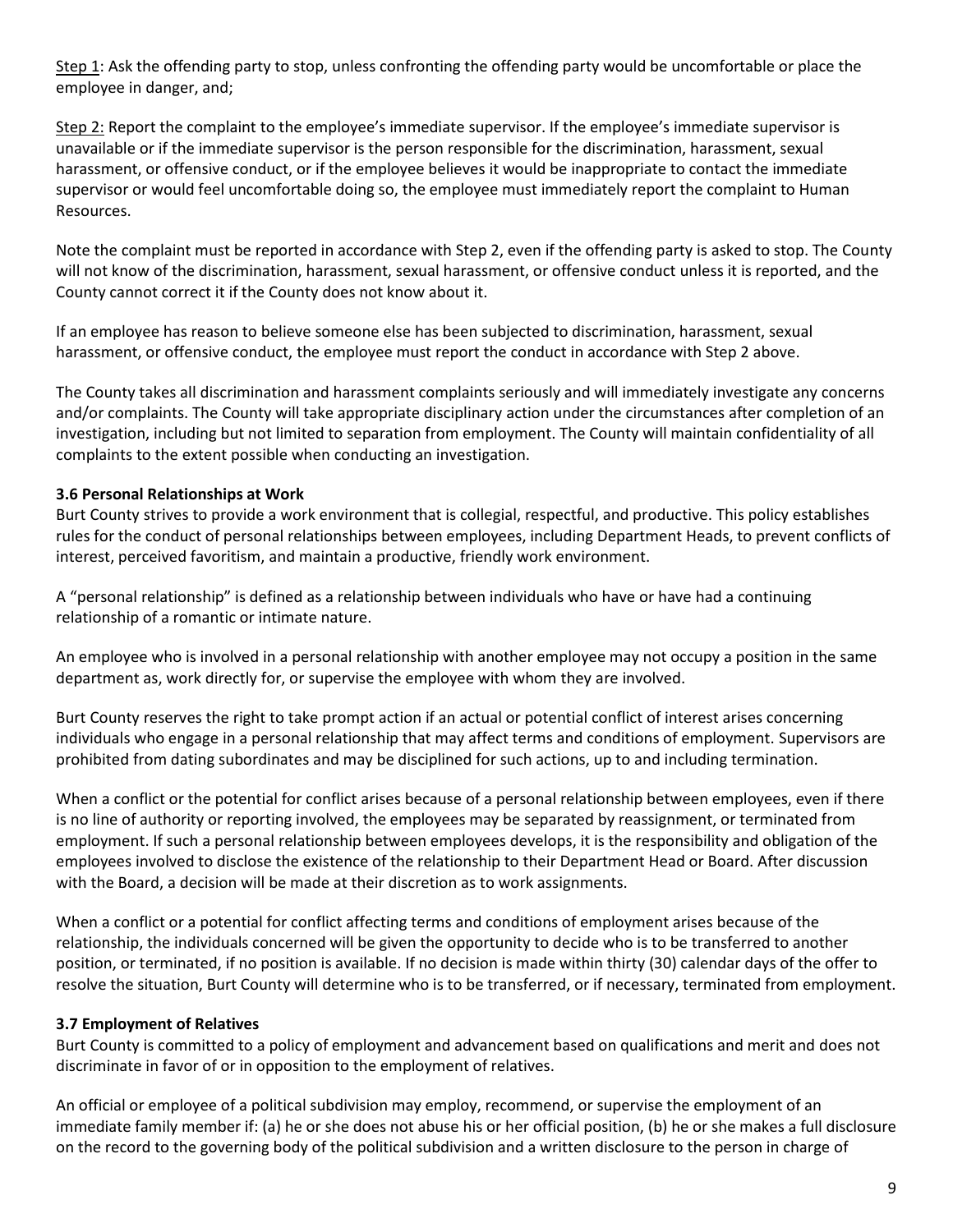keeping records for the governing body, and (c) the governing body of the political subdivision approves the employment or supervisory position.

Abuse of an official position includes, but is not limited to, employing an immediate family member (1) who is not qualified for and able to perform the duties of the position, (2) for any unreasonably high salary, or (3) who is not required to perform the duties of the position.

No official or employee shall employ an immediate family member (a) without first having made a reasonable solicitation and consideration of applications for such employment, (b) who is not qualified for and able to perform the duties of the position, (c) for any unreasonably high salary, or (d) who is not required to perform the duties of the position.

No official or employee of a political subdivision shall terminate the employment of another employee so as to make funds or a position available for the purpose of hiring an immediate family member.

This section does not apply to an immediate family member of an official or employee who (a) was previously employed in a position subject to this section prior to the election or appointment of the official or employee or (b) was employed in a position subject to provisions similar to this section prior to September 1, 2001.

Prior to, upon, or as soon as reasonably possible after the official date of taking office, a newly elected or appointed official or employee shall make a full disclosure of any immediate family member employed in a position with the County. *Nebraska Statue 49-1499.04-.07*

#### <span id="page-10-0"></span>**3.8 Safety Policy**

Safety is important to Burt County and to all employees. It is the County's intent to provide a safe workplace for an employee's protection. Accidents cost the County money through property loss, lost time from work and increased insurance costs. All employees are expected to promote safety awareness, bring forth safety suggestions, wear protective equipment as provided and follow all safety rules. Safe work practices protect employees, their families, fellow employees, and the County.

Failure to follow safety rules or using poor safety judgment can result in disciplinary action, up to and including termination of employment.

#### <span id="page-10-1"></span>**3.9 Drug and Alcohol-Free Workplace Policy**

Burt County acknowledges the problem of substance and alcohol abuse. Furthermore, we see substance abuse as a serious threat to our staff and customers. We are addressing this problem by introducing a new substance abuse policy to ensure that Burt County employees will have a drug and alcohol-free workplace.

Drug and alcohol addiction is a treatable disease. For this reason, our substance abuse program is targeted at alleviating the problem at the community level by involving our employees. Our commitment to eradicating substance abuse in the community reflects our firm belief that by building this community, we build our County.

While Burt County understands that employees and applicants under a physician's care are required to use prescription drugs, abuse of prescribed medications will be dealt with in the same manner as the abuse of illegal substances.

The goal of this policy is to balance our respect for individual privacy with our need to keep a safe, productive, drugfree environment. Our intention is to prevent substance abuse. We would like to encourage those who use drugs or abuse alcohol to seek help in overcoming their problem. In this way, fully rehabilitated abusers who remain drug free can return to work as employees in good standing.

## <span id="page-10-2"></span>**3.9a Definitions**

Legal Drug: Prescribed drug or over-the-counter drug which has been legally obtained and is being used solely forthe purpose for which it was prescribed or manufactured.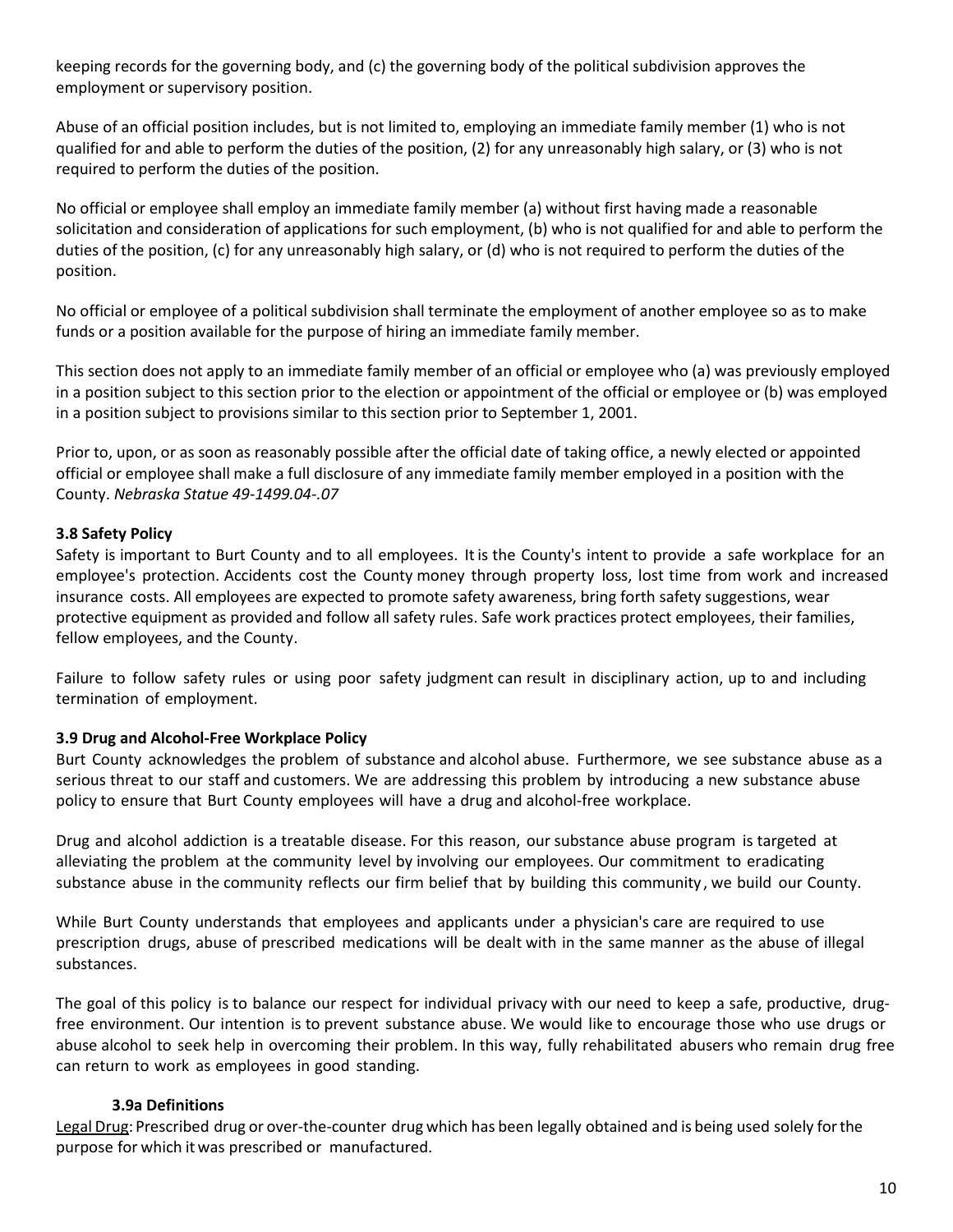Illegal Drug: Any drug (a) which is not legally obtainable, (b) which may be legally obtainable but has not been legally obtained, or (c) which is being used in amanner or for a purpose other than as prescribed.

Alcohol: Any beverage that is considered an intoxicating agent.

## <span id="page-11-0"></span>**3.9b Policy and Work Rule**

Burt County's policy is to employ a work force free from use of illegal drugs and abuse of alcohol, either on or off the job. Any employee determined to be in violation of this policy is subject to disciplinary action, which may include termination, even for the first offense.

It is a standard of conduct of employees of Burt County that employees shall not use illegal drugs or abuse alcohol. To maintain this standard, Burt County shall establish and maintain the programs and rules set forth below.

## <span id="page-11-1"></span>**3.9c General Procedures**

An employee reporting for work visibly impaired or unable to properly perform required duties because of alcohol or illegal drug use will not be allowed to work. The employee's Department Head should first seek another Department Head's opinion to confirm the employee's status. Then the Department Head should consult privately with the employee to determine the cause of the observation, including whether substance abuse has occurred.

If, in the opinion of the Department Head, the employee is considered impaired, the employee should be sent to a medical facility for drug testing by safe transportation alternative, depending on the determination of the observed impairment, accompanied by the Department Head or another employee if necessary. An impaired employee will not be allowed to drive.

#### <span id="page-11-2"></span>**3.9d Current Employee Drug and Alcohol Abuse Testing**

Burt County will maintain the right to do drug testing practices to identify employees who use illegal drugs or abuse alcohol, either on or off the job. Itshall be a condition of continued employment for all employees to submit to a drug test:

- − When there is a reason to believe that an employee is using or has used illegal drugs or is abusing or has abused alcohol or,
- − When the employee is involved in any mishap or accident in which injury to himself or herself or other persons or damage to property has occurred. (An employee who tests positive for substance abuse at the time of treatment for work-related injury risks forfeiture of workers' compensation benefits and may be liable for his or her own medical treatment for the injury, in accordance with Nebraska Statutes).

#### <span id="page-11-3"></span>**3.9e Employee Assistance and Alcohol/Drug Rehabilitation Programs**

Burt County will maintain information on local employee assistance programs and local alcohol/drug rehabilitation programs, which could provide help to employees who suffer from alcohol or drug abuse and their families. However, it is the responsibility of each employee to seek assistance from one of these programs before alcohol and drug problems lead to disciplinary actions. Once a violation of this policy occurs, subsequently using one of these programs on a voluntary basis will not necessarily lessen disciplinary actions and may, in fact, have no bearing on the determination or appropriate disciplinary action.

The employee's decision to seek prior assistance from the programs will not be used as the basis for disciplinary action and will not be used against the employee in any disciplinary proceeding, and Burt County strongly encourages employees who suspect they may have a problem to seek assistance. On the other hand, using the programs will not prevent disciplinary action when facts showing a violation of this policy are obtained outside of the programs.

Accordingly, the purposes and practices of this policy and these programs are not in conflict but are distinctly separate in their applications.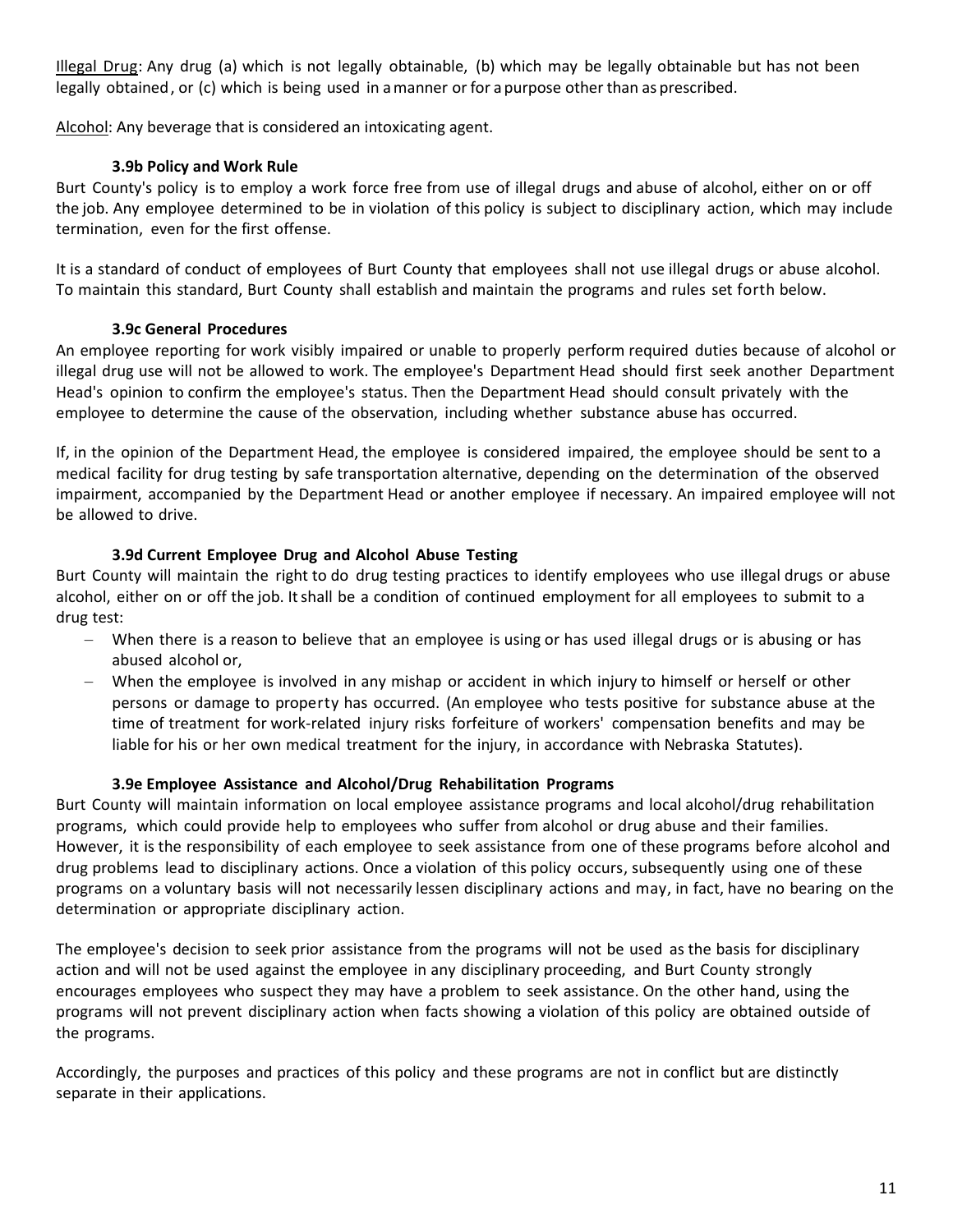## <span id="page-12-0"></span>**3.9f Termination or Discipline**

Failure to submit to required medical or physical examinations, including drug testing, is misconduct and is grounds for immediate termination of employment.

An employee bringing onto Burt County property,having possession of, being under the influence of, possessing in the employee's body, blood or urine in any detectable amount; or using, consuming, transferring, selling, or attempting to sell or transfer any form of illegal drug (as defined above) while on Burt County business, or at any time during the hours between the beginning and ending of the employee's workday, whether on duty or not, and whether on Burt County business or on Burt County property or not, is guilty of misconduct and is subject to discipline, including immediate termination or immediate suspension without pay from employment, even for the first offense.

An employee who is under the influence of alcoholic beverages at any time while on Burt County business or at any time during the hours between the beginning and ending of the employee's workday while on duty, is guilty of misconduct and is subject to discipline, including immediate termination or immediate suspension without pay from employment, even for the first offense.

An employee shall be determined to be under the influence of alcohol if:

- − The employee 's normal faculties are impaired due to consumption of alcohol; or
- − The employee has a blood alcohol level of .05 or higher.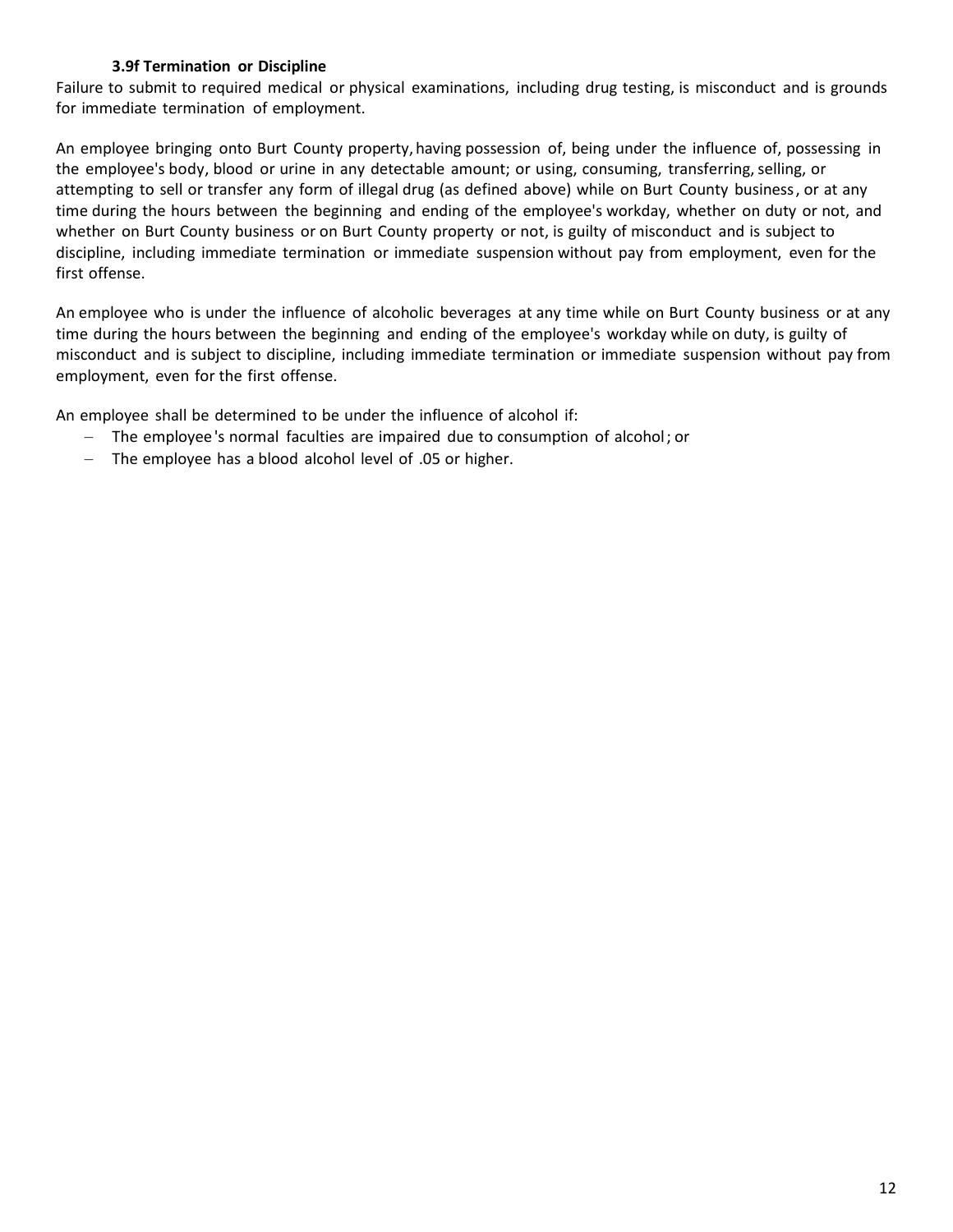#### **Section 4: Employment Relationship**

#### <span id="page-13-1"></span><span id="page-13-0"></span>**4.0 At-Will Employment**

At any time, an employee has the right to terminate employment with the County for any reason or for no reason, and the County retains the same right to terminate an employee for any reason or for no reason.

It is, however, Burt County's policy to treat all employees fairly, with dignity and respect. When, in the determination of the Department Head, it is appropriate, progressive discipline may be used. This means that employees who are not performing their jobs up to expectations or who break rules or exhibit improper behavior may be subject to discipline. For minor problems, a verbal admonishment may be all that is needed to solve the problem. If there is not significant improvement or if the action is more serious, the employee could receive a written reprimand, suspension with pay, suspension without pay, or termination.

#### <span id="page-13-2"></span>**4.1 Rate Determination and Job Descriptions**

The duties, responsibilities, and job descriptions will be determined by the Department Heads. The pay rate will be based on comparisons with jobs of similar duties, responsibilities, and ability requirements.

When an employee reaches milestone years of employment, they may be eligible for a merit-increase based on performance at the discretion of the Department Head and with approval of the Board.

#### <span id="page-13-3"></span>**4.2 Compensation**

Employees will be paid monthly on the day of the last Board of Supervisors meeting. See the County Clerk for a schedule of these meetings.

Federal and state law requires certain deductions to be taken from each employee's paycheck. These include Federal Income Tax, State Income Tax, Medicare Taxes and Social Security (referred to as FICA), and any local tax withholdings, such as state disability or unemployment insurance. In addition, there may be other deductions that are mandated by court order such as garnishments, or child support payments that Burt County will be required to deduct from an employee's paycheck.

## <span id="page-13-4"></span>**4.3 Introductory Period**

The introductory period is used by the Department Head to observe the employee's ability to satisfactorily perform assigned duties and responsibilities. During the introductory period, the employee is expected to demonstrate the necessary skills and abilities to perform the duties for which he/she is employed. The Department Head, when assessing the employee's performance and suitability for continued employment, will pay particular attention to punctuality, attendance, willingness to work with others, and positive response to supervision. Successful completion of an introductory period does not imply guaranteed continued employment with the County.

#### <span id="page-13-5"></span>**4.3a New Hire (Including Re-Hire)**

All new full-time employees shall be required to serve an introductory period of six (6) months from date of hire and shall be so notified. An employee shall be removed from original status on the day following theend of the introductory period, unless notified of extension or termination by the Department Head.

All new part-time employees shall be required to serve an introductory period of six (6) months from the date of hire and shall be so notified. An employee shall be removed from original status on the day following the end of the introductory period, unless notified of extension or termination by the Department Head.

#### <span id="page-13-6"></span>**4.3b Introductory Period for Promotions**

All employees who are promoted shall be required to serve an introductory period of ninety (90) days in the new job classification before being confirmed in the new appointment.

Transfer During Introductory Period: In the case of personnel actions (lateral move or move to a lower position) employees may be required by the elected or appointed official to serve an introductory period. The length of the introductory period is at the Department Head's discretion but shall not exceed six (6) months beginning on the date of the transfer.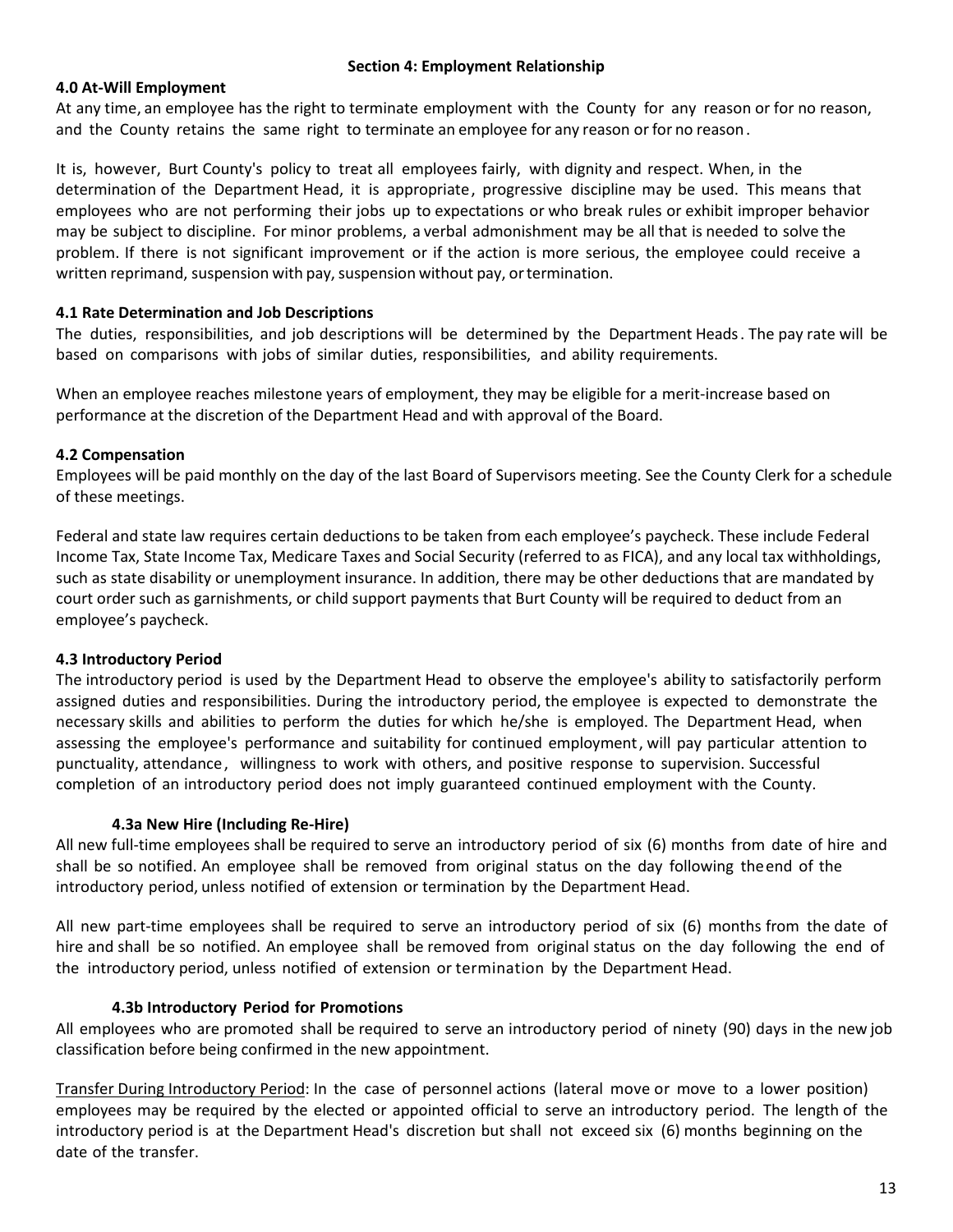Extension of Introductory Period: A Department Head may extend the introductory period of an employee for reasons of performance, or transfer for a period not to exceed a total of one (1) year from the date of hire or rehire or transfer. The employee shall be notified in writing of the extension.

The notification of extension shall include the specific period of extension. In cases of extension for performance reasons, the employee shall be provided specific performance improvement requirements.

Notification of extension must be accomplished before the expiration of the introductory period and shall not be backdated once the introductory period has ended.

Completion of Introductory Period: **Completion of the introductory period in no way implies a contract of continued employment with theCounty nor does it create a property interest in employment with the County.** The employee and employer relationship is for the mutual benefit of both parties and either party may sever the relationship at their will at any time.

If an employee cannot or does not perform satisfactorily in the position to which he/she is transferred, the elected or appointed official may transfer the employee to another position of either the same salary grade or a lower salary grade. If no other position is available for transfer, the Department Head may reassign the duties of the employee, reclassify the employees to a classification of a lower salary grade, or terminate the employee.

## <span id="page-14-1"></span><span id="page-14-0"></span>**4.4 Background Checks and Drug Testing 4.4a Background Checks**

Depending on the Department, an offer of employment at Burt County are contingent upon clear results of a thorough background check. Background checks may be conducted on candidates and on all employees, who are promoted, at the discretion of the Department Head.

## <span id="page-14-2"></span>**4.4b Drug Testing Policy**

Candidates who have received an offer of employment may be required to undergo testing for commonly abused controlled substances in accordance with this policy. This is dependent on the position and department. Burt County also reserves the right to drug test at random, upon reasonable suspicion, as well as drug test post-accident at the discretion of the County. Any employee who refuses to take a drug test when asked may be subjected to disciplinary action up to and including termination.

## <span id="page-14-3"></span>**4.5 Physical Examinations**

As a condition of continued employment with Burt County, employees may be required to pass an annual physical examination. An employee shall be notified in writing if their job classification requires the passing of physical examinations. The physical examination shall be paid for by the County and shall be performed by a physician selected by the County. The attending physician will review the job description and make a determination as to whether or not the employee is able to perform the essential functions of their job classification. Failure to provide accurate or complete medical information to the physician will result in disciplinary action upto and including termination.

Any job offer made in instances where a physical examination is required is contingent upon the applicant passing the physical. Failure to provide accurate or complete medical information to the doctor physician will disqualify the applicant fromthe hiring process.

## <span id="page-14-4"></span>**4.6 Performance Reviews**

To ensure employees perform job functions to the best of their abilities, it is important employees are recognized for good performance and receive appropriate suggestions for improvement when necessary. To achieve this goal, Burt County evaluates employee performance on an ongoing basis and will attempt to give employees a written performance evaluation at least once per calendar year. If an employee has not received a performance evaluation in accordance with this time frame, it is the responsibility of the employee to notify their Department Head to help the County ensure the appraisal process is administered in a timely manner.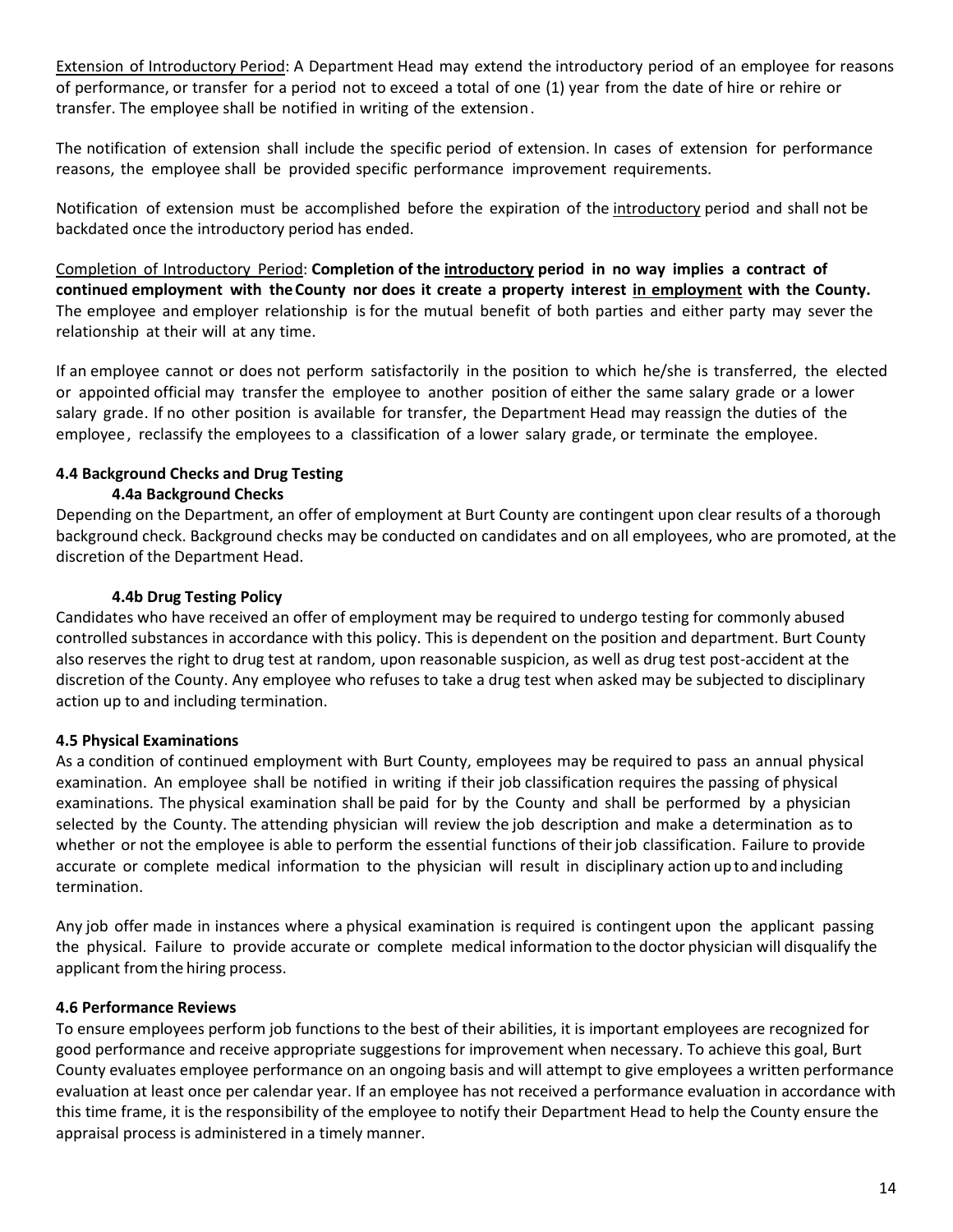All written performance evaluations will be based on an employee's overall performance in relation to an employee's job responsibilities and the County will also consider such factors as attendance, tardiness, and conduct towards Burt County, fellow employees, and customers.

A performance evaluation is not a contract or a commitment to provide a pay raise or other compensation adjustment, promotion, bonus, continued employment or retention. Such an evaluation is but one of several factors the County may consider in making these and other employment decisions.

## <span id="page-15-0"></span>**4.7 Progressive Disciplinary Steps**

Burt County has established policies and guidelines to encourage efficient work operations and to encourage employees in correcting work-related issues. In cases where an employee fails to abide by guidelines, policies, or meet job requirements, the Department Head or Board will select the appropriate disciplinary action based upon the circumstances. Appropriate disciplinary action may include but is not limited to coaching, verbal warnings, written warnings, a performance improvement notice, probation, suspension, demotion, and termination, in no particular order.

Burt County reserves the right to exercise judgment in determining which level of discipline to impose, including termination, depending on the situation. Thus, any of the steps may be bypassed, skipped, or combined as deemed appropriate by Burt County under the circumstances.

Note that the same workplace violation or performance issue need not occur in order to progress through additional disciplinary steps. Burt County reserves the right to immediately terminate employment when conduct and circumstances support such action.

Verbal Warning: A verbal warning to an employee may be documented in writing should the Department Head or the immediate Department Head deem it necessary. In the event that the verbal warning is documented, the employee shall receive a copy.

Written Reprimand: A written reprimand is a documented written correspondence issued by the Department Head. The reprimand will state the action that caused the reprimand to be issued and what corrective action must be taken by the employee to ensure the violation does not reoccur. The employee will receive a copy of the written reprimand. A copy of the written reprimand, signed by the employee, will be placed in the employee's personnel file. A written reprimand is not subject to the "Grievance Procedure".

Suspension with Pay: A Department Head may suspend any employee with pay for a period of time pending the outcome of an investigation into a complaint. The Department Head shall notify the employee in writing of the reasons for the action and the number of days of suspension. An employee who is suspended has the option to file a grievance, following the procedure outlined in the section entitled, "Grievance Procedure."

Suspension without Pay: A Department Head may suspend any employee without pay for a period not exceeding sixty (60) calendar days in any twelve (12) month period, however, no single suspension shall be for more than thirty (30) calendar days. The Department Head shall notify the employee in writing of the reasons forthe action and the number of days of suspension. An employee who is suspended has the option to file a grievance, following the procedure outlined in the section entitled, "Grievance Procedure. "

Termination: A Department Head may dismiss any employee under his/her jurisdiction by delivering a written statement to the employee concerned. The written communication shall indicate the reasons forthe action, any relevant supporting evidence and the date the dismissal is effective. If the Department Head wishes to make the action immediate, the employee may be placed on leave with pay pending the delivery to the employee of the written communication addressing the dismissal. Prior to the termination taking effect, the employee shall be provided with an opportunity to present facts and/or explain circumstances that he/she feels will refute the charges. An employee who is dismissed has the option to file a grievance, following the procedure outlined in the section entitled, "Grievance Procedure."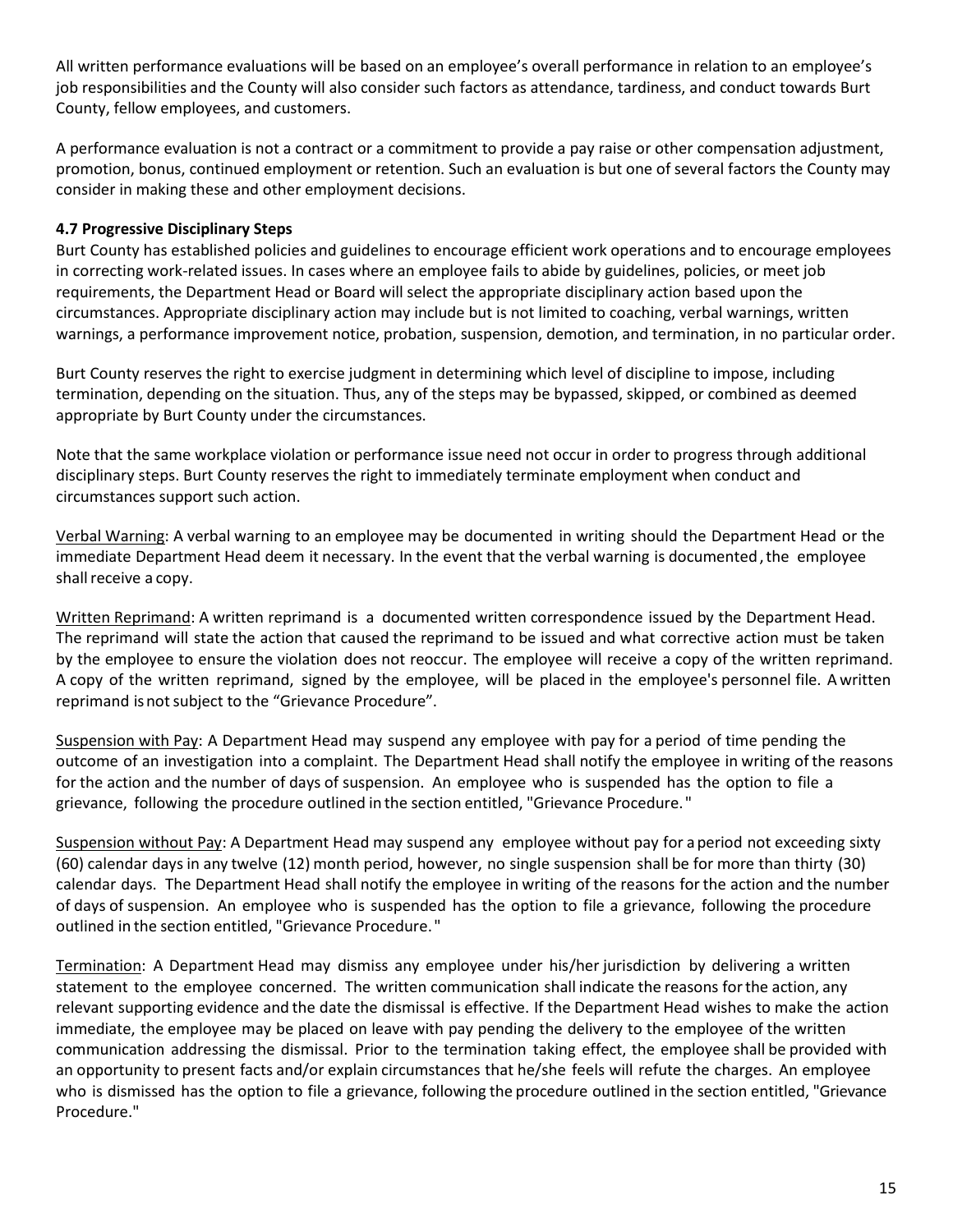Examples: To give some idea of what the County considers improper behavior, see the following examples. These are not a complete list and the County reserves the right to investigate, make judgments and take appropriate disciplinary action in each individual incident. The level of severity of any infraction and the disciplinary action to be taken is solely at the discretion ofthe Department Head.

- − Working under the influence of alcohol or any illicit drug that interferes with expectedjobperformance.
- − Conviction of a felony.
- − Misconduct proven to be sexual harassment.
- − Violation of a safety rule that would endanger aperson or County property.
- Theft including either County property or another person's property
- Possession, distribution or use of drugs or alcohol on County property.
- Falsifying time keeping records with intent to defraud.
- Deliberate or willful misrepresentation of County policy.
- − Willful damage or destruction of County property.
- Fighting or attempting bodily injury to another person on County property.
- Insubordination or willful refusal to follow an order.
- Loafing, loitering or sleeping during work time.
- − Failure to report on-the-job injuries.
- − Abuse of sick leave policy.
- Neglect of duty or incompetence.
- Improper recording of time worked.
- − Habitual or excessive tardiness.
- − Absenteeism determined to be excessive of the department's attendance guidelines.
- − Work performance that is below the standards of performance required by the department.
- Distribution or posting of written or printed matter that is not authorized by management.
- Excessive use of County phones and/or Internet for personal use.

#### <span id="page-16-0"></span>**4.8 Vacancies – Promotional**

All approved vacant full-time County positions that shall be filled through the promotional process, shall have a job opening announcement posted in the Courthouse for a minimum of fourteen (14) calendar days.

Job opening announcements shall specify the title and salary range of the position being announced, the nature of the work to be performed, the experience and training required, the time, place and manner of making application, and other pertinent information related to the position.

All applicants shall be filed with the appropriate Department Head or their designated representative on or before the closing date specified in the job announcement.

The promotional process shall be open to all persons who meet the qualifications and other requirements for the position as set forth in the job announcement.

#### <span id="page-16-1"></span>**4.9 Separation of Employment**

Employment with Burt County is at will and may be terminated at any time by the employee or by Burt County with or without notice or cause. In the event an employee chooses to resign employment, employees are requested, but not required, to give two weeks advance notice. Employees may be asked to participate in an exit interview prior to their last day.

Generally, the last day an employee works will be considered the employee's last day of employment and is used to determine all benefits. Prior to an employee's last day, the employee must return all equipment or property. Otherwise, a deduction for the value of any non-returned property/equipment and any other amounts the employee may owe the County may be made from the employee's final paycheck, as authorized by the employee in the Acknowledgement form of this Handbook. Final pay of wages or other compensation due to an employee will be made in accordance with applicable federal, state, or local laws.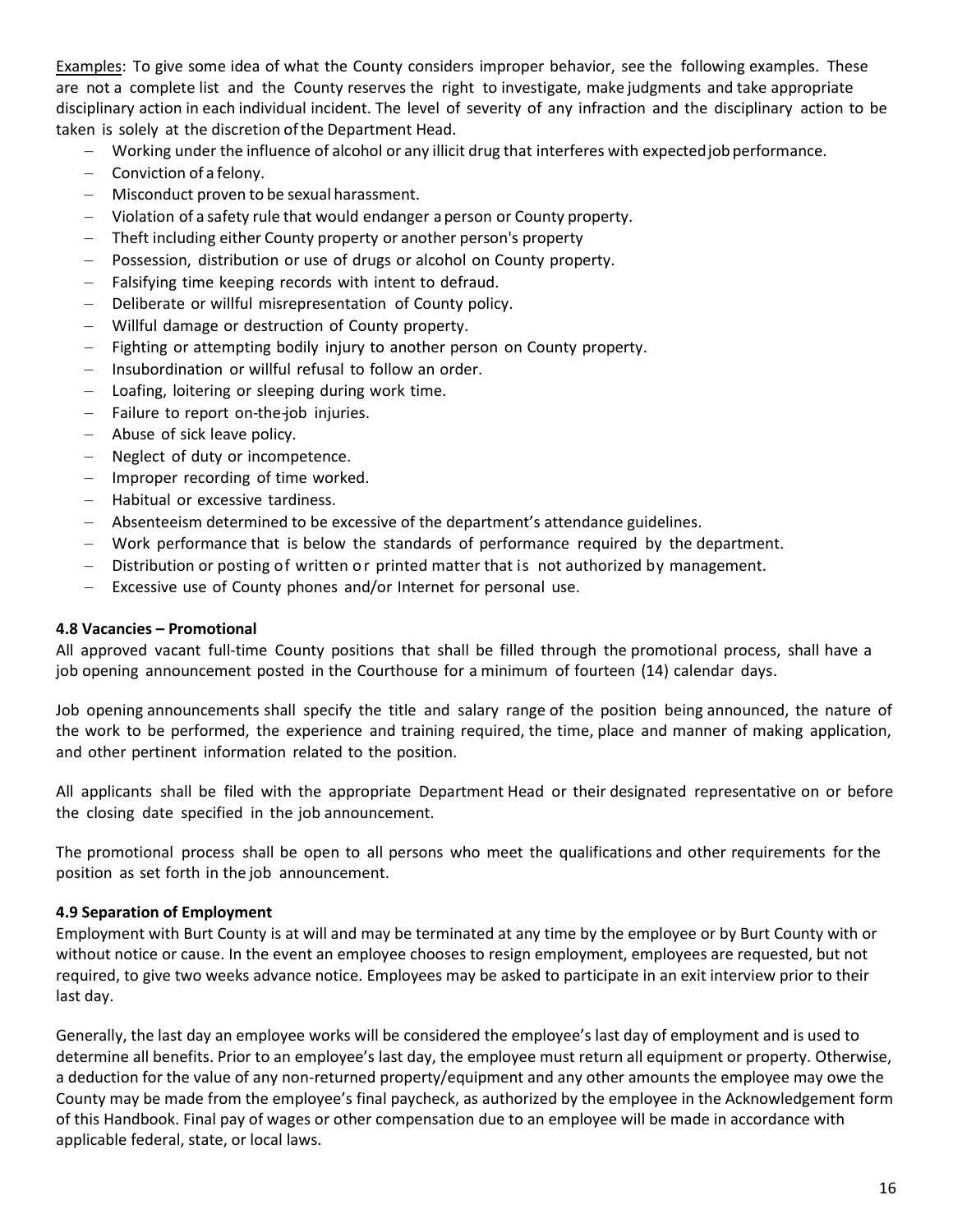#### <span id="page-17-0"></span>**4.10 Reduction in Force**

Employees may be laid off from any department in the County because of lack of funds orlack of work.

No regular employee shall be laid off from his/her job while there are introductory employees working in the same department at the same or lower classification grade forwhich suchaffected employeemeetstheminimum employment qualifications. In determining the order oflayoff,Department Headsshall consider an employee'sjob performance rather than seniority. Layoffs shall not be considered disciplinary actions.

Employees subject to layoff shall be mailed a certified letter or some form of written notification at least ten (10) working days prior to the last effective date of employment. Such notice shall be mailed to their last known address shown on the Department Head's records. The time limit provided in this Section may be extended if the affected employee(s) did not have reasonable opportunity to have received the written notice.

The names of regular employees who have been laid off shall be placed on a layoff list maintained by the Department Head and such employees shall have priority for re-employment for a period of sixty (60) days.

#### <span id="page-17-1"></span>**4.11 Re-Employment Policy**

Former employees ofthe County shall not be eligible forre-hire without prior approval of the County Board. Former employees who have been fired by Burt County, or who chose to resign in lieu of being fired, are not eligible for rehire by Burt County in any County position.

#### <span id="page-17-2"></span>**4.12 Job Abandonment**

Employees who have been a no call/no show for 2 consecutive days without notifying Burt County may be considered, at the discretion of Burt County, to have voluntarily resigned from employment. If an employee were to walk off the job mid-shift and not return that day, the employee must return to work the following day with an explanation. This action will be allowed once, or this is considered a voluntary termination and an employee will not be eligible for rehire by Burt County.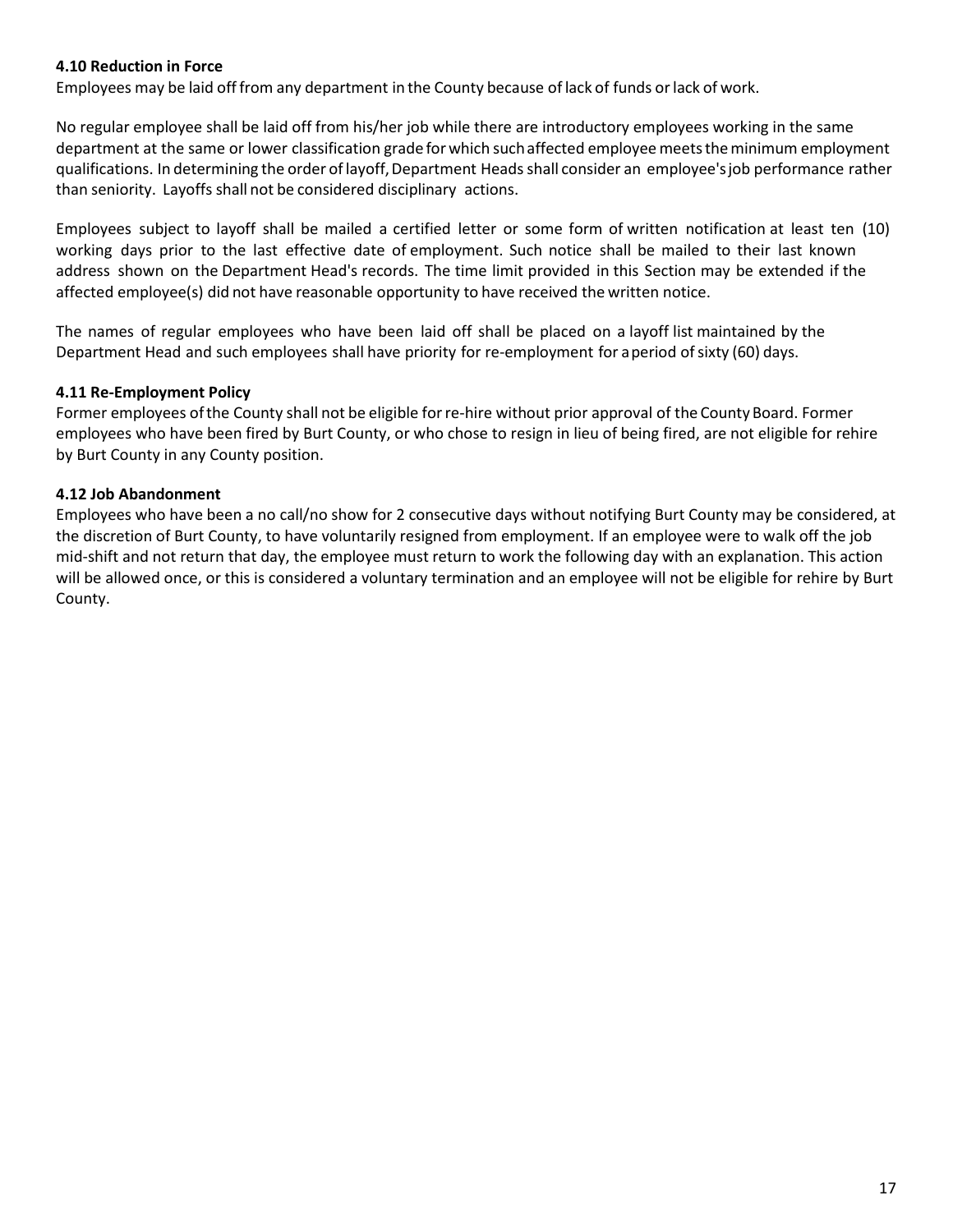#### **Section 5: Employment Classification, Hour, and Wage Policies**

#### <span id="page-18-1"></span><span id="page-18-0"></span>**5.0 Classification of Employment**

Employment classifications are established as part of the Fair Labor Standards Act (FLSA) as administered by the Wage and Hour Division of the Department of Labor (DOL). Depending on an employee's position, each position is designated as either "non-exempt" or "exempt" from the overtime provisions of the federal and state wage and hour laws under the FLSA.

Understanding the definitions of the employment classifications are important. These classifications do not guarantee employment for any specified period.

Non-Exempt (Hourly) Employees are typically paid by the hour and are entitled to overtime pay under the specific provisions of federal and state laws.

Exempt (Salary) Employees are typically paid by salary and are excluded from overtime provisions of federal and state wage and hour laws.

#### <span id="page-18-2"></span>**5.1 Employment Categories**

Introductory Employee is a new, rehired, promoted employee who has not yet completed Burt County's introductory period. New or rehired employees are not eligible to receive any pay out benefits. See health insurance and sick leave policies for clarification of when an introductory employee may start utilizing these benefits.

Regular Full-Time Employees have completed their introductory period and is regularly scheduled to work thirty (30) to forty (40) hours per week. Regular full-time employees are eligible for County benefits as explained in the employee benefits section.

Regular Part-Time Employees have completed the introductory period and is regularly scheduled to work less than thirty (30) or forty (40) hours per week. Part-time employees are not eligible for County benefits, unless otherwise provided in Burt County's benefit section of the Handbook.

Temporary Employees are hired to work full time or part time, with the understanding that he/she will be employed for only a short period of time or until a specific project is completed. Temporary employees may be terminated before the completion of a project or designated time when Burt County deems termination to be its best interest. Temporary employees may be eligible for select benefits, see Burt County's benefit section of the Handbook.

## <span id="page-18-3"></span>**5.2 Hours of Work**

Most County employees work Monday through Friday unless alternative hours are established by the Department Head and approved by the County Board of Supervisors, from 8:00 a.m. to 4:30 p.m. Any alternative hours established must be approved by the Burt County Supervisors. Employees will be given a 30-minute unpaid lunch period and two (2) fifteen-minute paid breaks during the day.

#### <span id="page-18-4"></span>**5.3 Attendance and Punctuality**

#### Definition of an Absence

Burt County defines an absence as failure to report for and remain at work as scheduled. The only exceptions to this definition of an absence are those approved in this Handbook.

#### Notifying a Department Head

Regular attendance by all employees is an essential function of every position. An employee unable to report for work as scheduled must notify their Department Head as soon as possible. If the absence is excused, such notice must be given as far in advance as possible of the time assigned for reporting to work. Frequent, unexcused absence or tardiness may subject an employee to disciplinary action.

## Expectations

A permanent attendance record for all employees is maintained. Attendance records are reviewed periodically and employees showing attendance problems will be counseled and/or disciplined by their Department Head. Regarding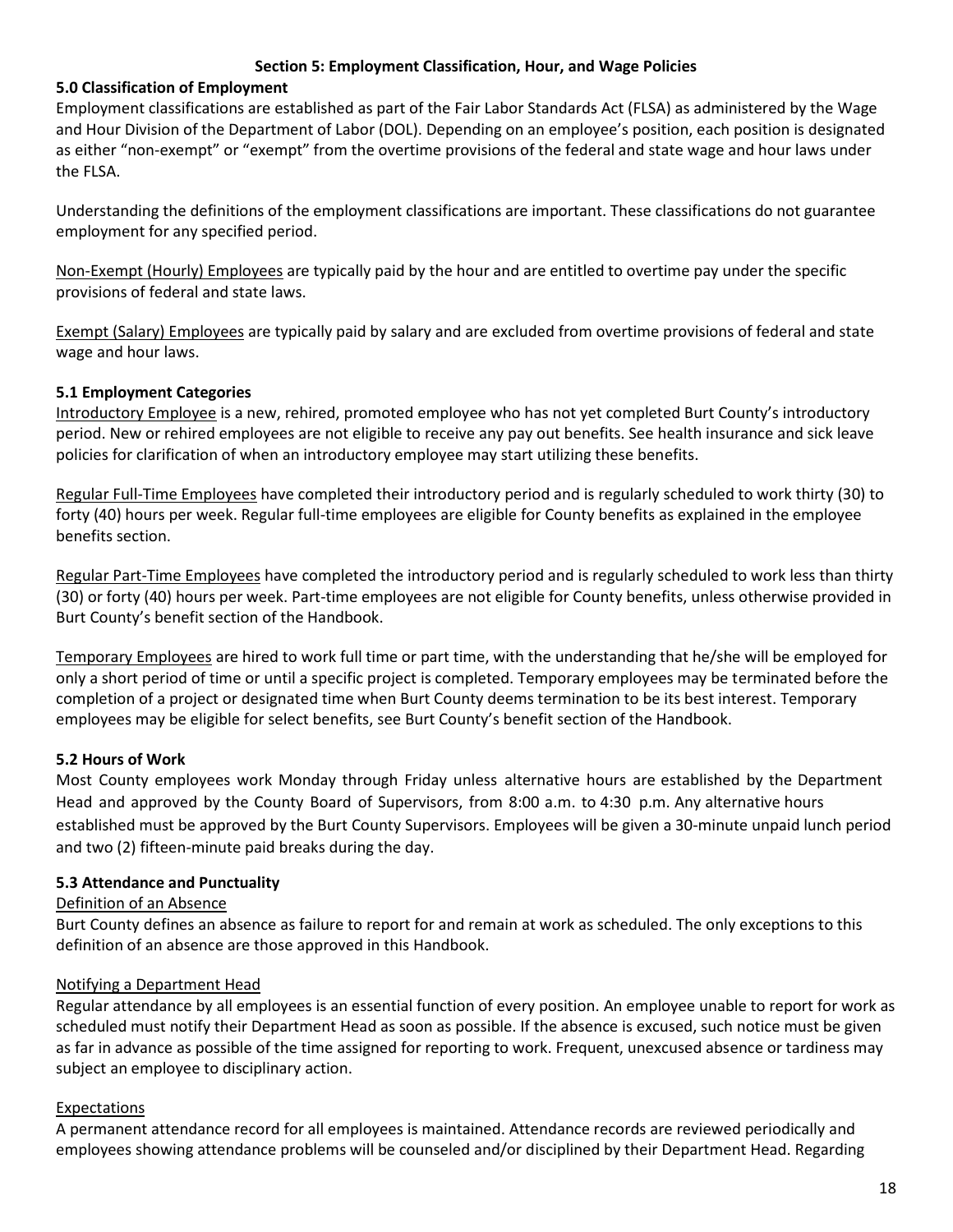attendance, employees are expected to exercise good judgment with respect to contagious ailments which might have an adverse effect on other employees and attend to personal affairs during nonworking hours where possible.

## Reporting Late or Leaving Early

When an employee reports late for work or finds it necessary to leave early, the employee must check with the Department Head. Frequent tardiness may subject the employee to disciplinary action.

## <span id="page-19-0"></span>**5.4 Recording Work Time**

Exempt Employees: Exempt employees are not required to clock in and out during the workday. Exempt employees are, however, required to request time off for PTO and any other paid time off.

Non-Exempt Employees: All non-exempt employees are responsible for using Burt County timekeeping system to record all time worked accurately, without exception, so they will be paid correctly. This includes paid time off. Working off the clock is not permitted. Rest breaks of 15 minutes or less and infrequent restroom breaks are considered time worked and should not be entered on an employee's timecard. Non-exempt employees must clock out at the start of their meal break and clock back in when finished.

Non-exempt employees should not begin working, or clock-in, before their scheduled start time and should not work beyond their scheduled end time without approval from their Department Head. Employees who begin their shift prior to scheduled or stay longer than scheduled without prior approval will be paid for all hours worked but may be disciplined for violating this policy.

A timecard is considered a legal document. Employees are prohibited from engaging in any conduct to falsify their own or another employee's hours worked. Tampering, altering, or falsifying time records, or recording time on another employee's timecard is a serious infraction of policy and may result in disciplinary action, up to and including termination. Additionally, employees may only clock-in and out for themselves, never for another employee.

## <span id="page-19-1"></span>**5.5 Overtime**

Employees that are deemed not exempt under the Fair Labor Standards Act (FLSA) and who work in excess of forty (40) hours per week, shall receive overtime pay or compensatory time at a rate of time and one-half (1 1/2) for all hours worked over forty (40). The FLSA provides certain exemptions to these overtime provisions when it comes to public agency law enforcement personnel. In particular, the FLSA provides a complete overtime exemption for any employee of a public agency who in any given week engages in law enforcement, including security personnel in correctional institutions, if that public agency employs fewer than five such employees during the work week. See 29 U.S.C. 213 (b) (20); 29 C.F.R. 553.200 *et seq.*

For the purpose of computing overtime, the workweek will commence at 12:01 a.m. Saturday and end at 12:00 midnight on Friday. Days off, such as vacation, sick leave, and holidays, shall not be included in the accumulation of hours worked. Adjustments may be made to an employee's hours in an effort to maintain the hours worked by an employee at or below forty (40) in a week. Such adjustments must be made prior to the time that an employee works forty (40) hours in a week . Once an employee has worked over forty (40) hours, payment for time in excess of forty (40) hours must be at time and one-half (1 1/2) or given in compensatory time at time and one-half (1 1/2). The Department Head and the employee shall agree to the method in which payment is to be made prior to working the overtime hours.

Regulations:

- − Authorization to work overtime shall be obtained from the employee's immediate supervisor prior to working overtime hours.
- Failure to obtain authorization before working overtime may subject the employee to disciplinary action.
- Employees working more than forty (40) hours per week must be credited overtime during the week in which it was earned and paid during the same pay period, if possible, or no later than the subsequent pay period; except in cases where compensatory time has been previously agreed upon in lieu of overtime payment.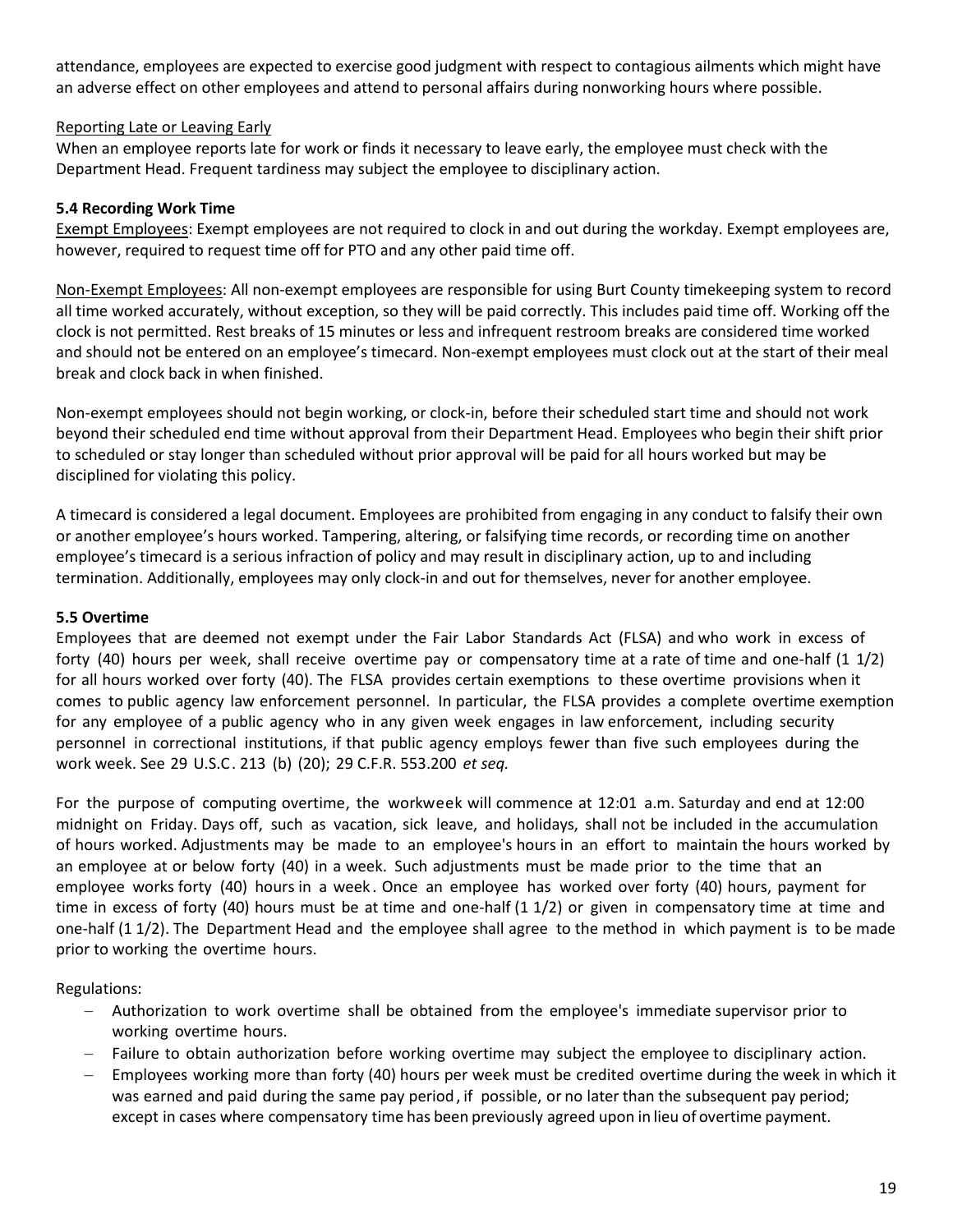#### <span id="page-20-0"></span>**5.6 Compensatory Time**

Upon proper authorization, up to one hundred and sixty (160) hours of compensatory time may be accumulated by employees not involved in law enforcement activities.

Time accumulated over the 40-hour work week will be paid at time and one-half (1½). Payment of compensatory time shall be paid at the employee's current hourly rate. The Department Heads will oversee the employee's use of compensatory time to ensure the department will not be understaffed as a result of the employee's absence. All unused compensatory time remaining when the employee separates from Burt County shall be paid at the employee's current hourly rate or the average regular rate of pay for the final 3 years of employment, whichever is greater.

Accumulated compensatory time shall be used within 6 months.

#### <span id="page-20-1"></span>**5.7 Complaint Procedure Regarding Deductions/Overtime Eligibility**

The County respects our obligations under the various federal, state and local laws that govern the workplace, including the Fair Labor Standards Act (FLSA). Accordingly, the County strictly prohibits the making of improper deductions from the salaries of exempt employees. The County wants employees to be aware of this policy and that the County does not allow deductions that violate the FLSA.

In the event an employee believes the County has made an improper deduction from an employee's wages, the employee must promptly bring the matter to the attention of the County Clerk If an employee is not satisfied with Burt County's handling of the complaint, the employee must bring the matter to the attention of the Board. Reports of improper deductions will be promptly investigated. If it is determined an improper deduction has occurred, the employee will be promptly reimbursed for any improper deduction made.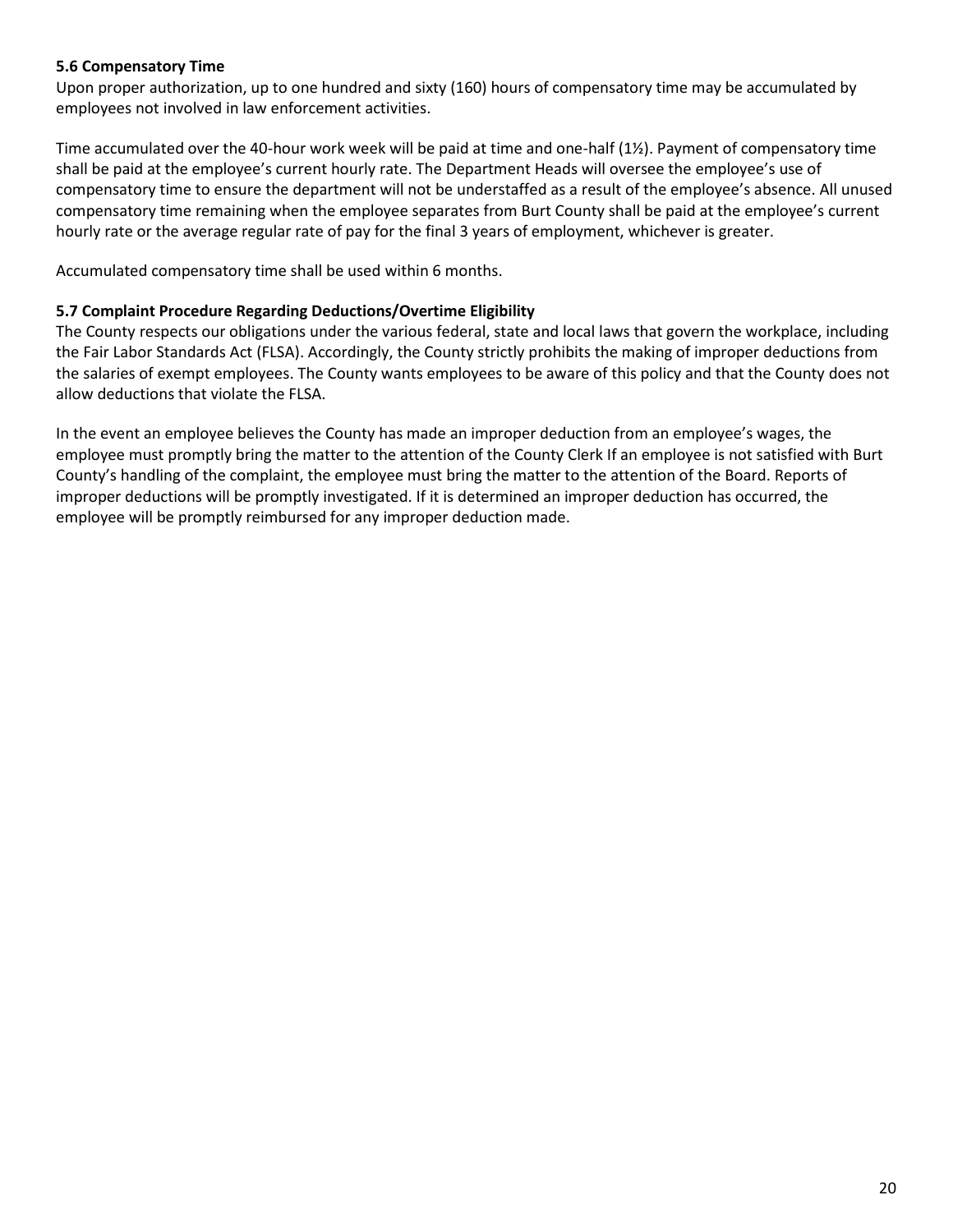#### **Section 6: Benefits and Leave Policies**

<span id="page-21-0"></span>Burt County offers a benefit package to full-time employees. Burt County reserves the right to amend or terminate any of these programs or to require increases in employee premium contributions toward any benefits, at the County's discretion.

#### <span id="page-21-1"></span>**6.0 Workers' Compensation Benefits**

Employees may receive workers' compensation benefits if injured on the job, or if they contact an employmentrelated disease. Worker's compensation benefits shall not be received if the employee was willfully negligent at the time of injury or under the influence of drugs or alcohol.

Employees shall report all such incidents of work-related injuries to their Department Head immediately upon notice of injury, but no later than five (5) working days after the injury in order to obtain proper medical treatment and to complete the required forms. Eligibility for workers' compensation benefits is determined on the basis of an accurate report of the incident as well asthe time frame in which it isreported.

An employee who is determined to be disabled and unable to work due to a work-related injury will be compensated at an amount determined by the workers' compensation laws in effect at the time of injury or disability. Medical expenses incurred in the treatment of an injury or illness determined to be work related will be paid upon receipt of documented medical statements supporting the claim.

Among other benefits available under workers' compensation are rehabilitation, total and partial disability allowances, and death benefits.

#### <span id="page-21-2"></span>**6.1 Health and Dental Insurance**

All personnel hired as full-time employees are eligible for health insurance benefits under a group plan. All full-time employees will receive any tier (i.e.: employee, employee/spouse, employee/family, employee/child) of Health coverage they choose at the expense of the County. All full-time employees will receive Dental (employee only) coverage at the expense of the County. Full-time employees have the option to enroll in dental coverage for their family (spouse and children) at their cost through our payroll program. Health insurance will not be provided for part-time employees.

Specific benefits and plan information, including voluntary benefits, may be obtained from the County Clerk. All benefit plans are subject to change from time to time.

If an eligible employee foregoes Health coverage, they will receive cash in lieu of that coverage.

#### <span id="page-21-3"></span>**6.2 Retirement Benefits**

A mandatory retirement benefit plan, which is set forth in statute, shall be applied to all County employees who are employed by the County for 20 hours ormore per week. Mandatory enrollment is required upon hire.

A voluntary retirement benefit plan shall be provided to all part-time regular employees if the employee has reached the age of 18 or older.

For more specific details regarding the benefits provided to Burt County employees, an employee should contact the County Clerk's office.

#### <span id="page-21-4"></span>**6.3 Travel Expenses**

Reimbursement will be made only for travel expenses strictly essential to the transaction of Countybusiness.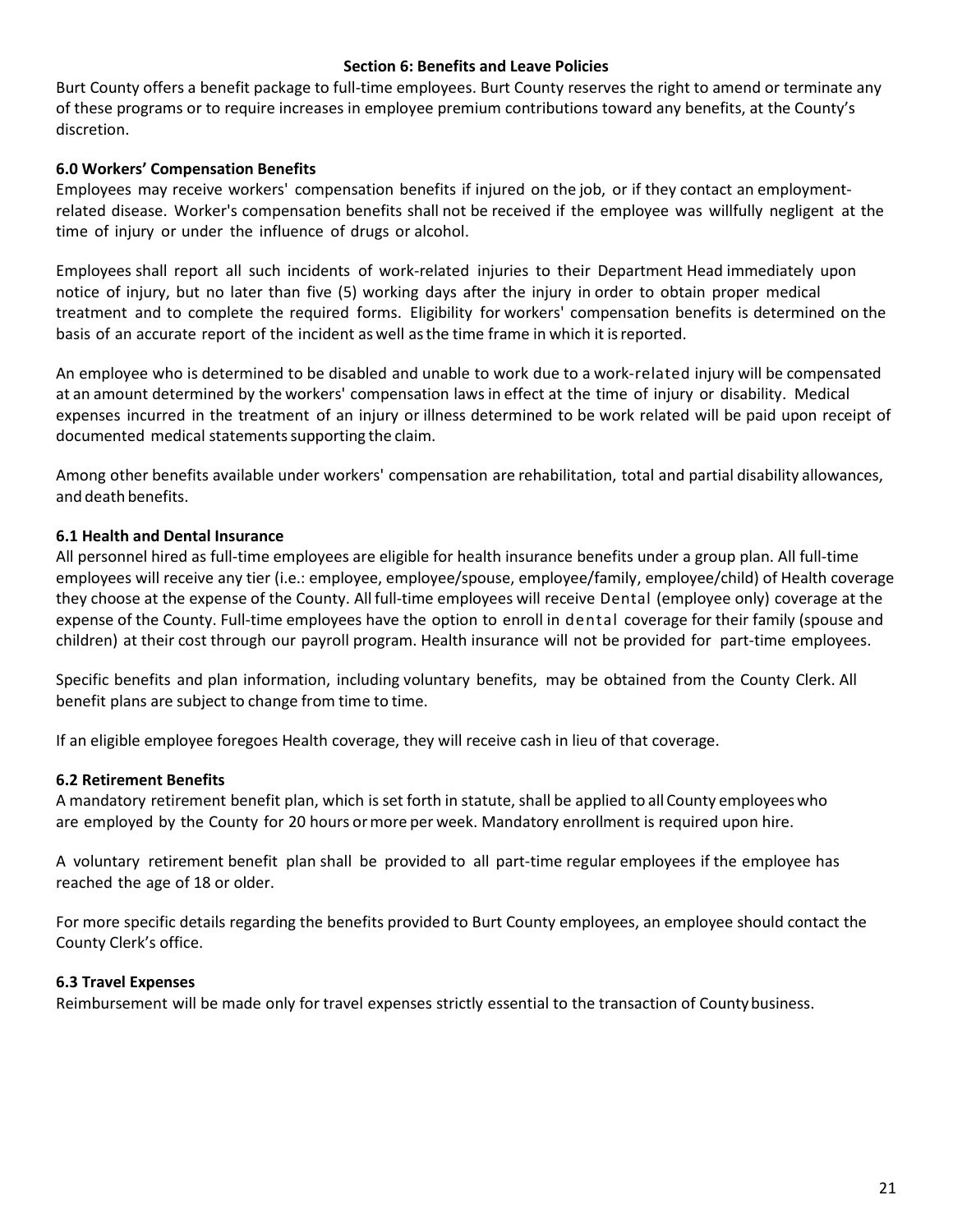#### <span id="page-22-0"></span>**6.4 Full-time/Part-time Employee Benefits**

Full-time/part-time employees of the County shall receive the following benefits.

Vacation: A full-time employee shall be granted annual vacation leave with pay, based on the employee's anniversary date with the County, in the following amounts per year:

| <b>Years of Service</b>              | <b>Annual Vacation Time</b> |
|--------------------------------------|-----------------------------|
| End of Introductory Period - 1 Year  | 40 Hours                    |
| Beginning of $2^{nd}$ Year – 5 Years | 80 Hours                    |
| Beginning of $6th$ Year - 9 Years    | 96 Hours                    |
| Beginning of 10 <sup>th</sup> Year + | 120 Hours                   |

Employees are able to carry over up to 40 hours of vacation leave per anniversary year. Any vacation time left over will be paid out to the employee after their anniversary date on the next pay date.

Part-time regular employees shallreceive the same vacation benefit asfull-time employees on aprorated basis. Vacation time shall not be granted to, emergency, temporary or per diem employees.

Vacation of one week or more should be scheduled with the approval of the Elected Official or Department Head at least fifteen (15) days prior to said vacation. Vacations of less than one week duration should be scheduled with the approval of the Elected Official or Department Head at least five (5) working days prior to said vacation.

#### <span id="page-22-1"></span>**6.5 Holidays**

Actual paid holidays for the employees of Burt County, Nebraska will be designated by the Board of Supervisors of Burt County via a Resolution on or before the beginning of each calendar year.

The following list *may* be designated as paid holidays:

| New Year's Day                   | January 1                   |
|----------------------------------|-----------------------------|
| Martin Luther King Jr. birthday  | Third Monday in January     |
| <b>Presidents Day</b>            | Third Monday in February    |
| Memorial Day                     | Last Monday in May          |
| Juneteenth                       | June 19                     |
| Independence Day                 | July 4                      |
| Labor Day                        | First Monday in September   |
| Columbus/Indigenous Peoples' Day | Second Monday in October    |
| <b>Veterans Day</b>              | November 11                 |
| Thanksgiving Day                 | Fourth Thursday in November |
| Day after Thanksgiving           | Day after Thanksgiving      |
| Christmas Day                    | December 25                 |

Elected Officials of Burt County *may* choose *one* of these days to add to the paid holiday list for that year's Resolution.

| Arbor Day         | last Friday in April |
|-------------------|----------------------|
| Christmas Eve Day | December 24          |

All days declared by law or proclamation by the President or the Governor during the year after the Board of Supervisors have passed the Holiday Resolution List for that year *may* be put on the agenda at a regular County meeting to be presented, discussed, and passed by the Board of Supervisors before it is a paid holiday for that year. A special meeting may be called if needed by the Board of Supervisors.

A recognized paid holiday occurring on Saturday will normally be observed on the preceding Friday and a holiday occurring on a Sunday will normally be observed on the following Monday.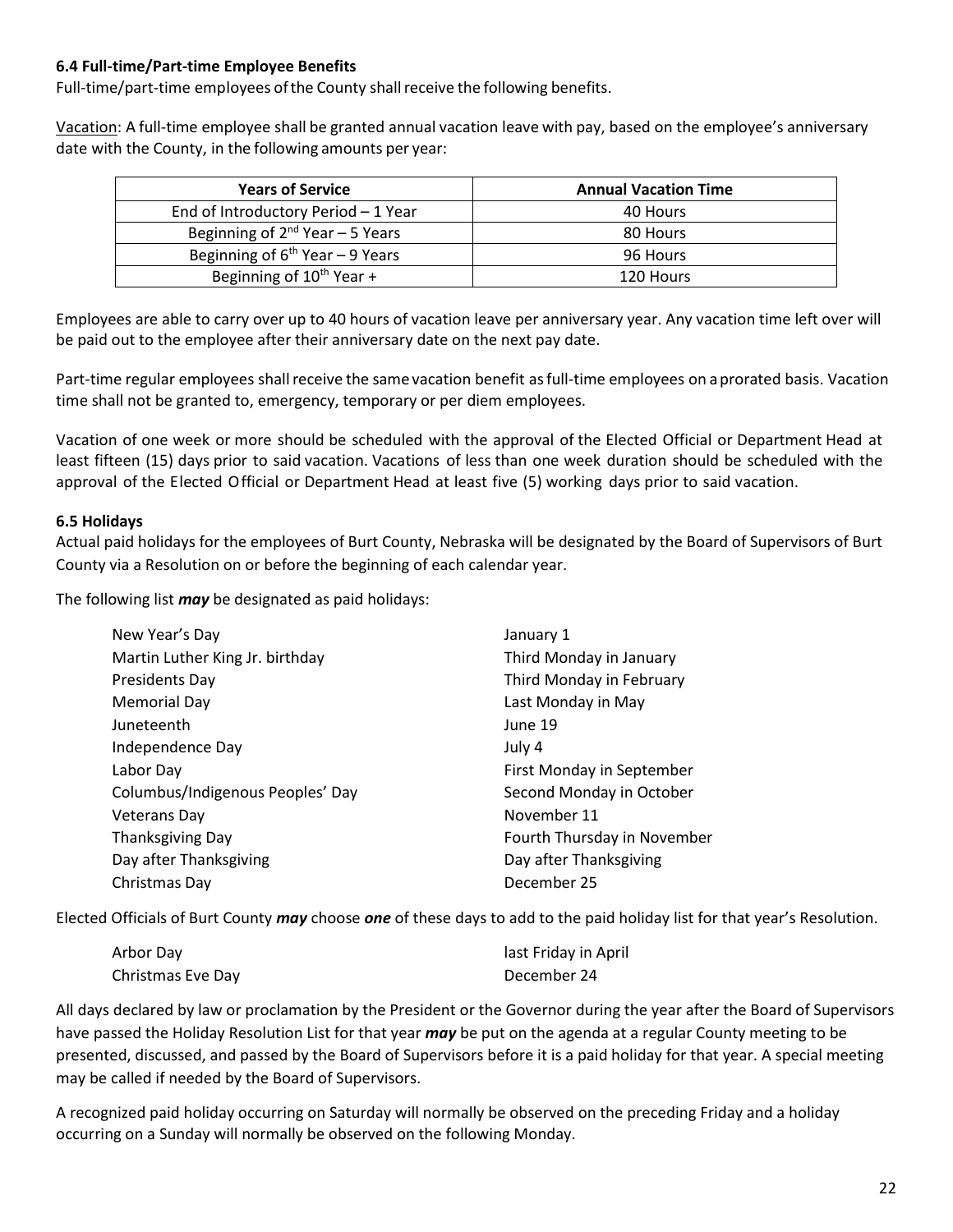Employees must be a full-time or a regular part-time employee and normally scheduled to work the day any holiday falls on to qualify for holiday pay. Holiday pay will be the employee's straight-time hourly rate multiplied by the number of hours usually worked in a day by the employee.

A non-exempt employee may be required to work on a designated paid holiday. If a non-exempt employee is required to work on a designated paid holiday, the employee will be paid time and one-half  $(1 \frac{1}{2})$  the employee's straight time hourly rate for hours worked, plus holiday pay.

An exempt employee will not receive any additional compensation for holidays. Rather, they will receive the same salary for the week in which the holiday occurs that they would have received for the week had there been no holiday.

#### <span id="page-23-0"></span>**6.6 Sick Time**

| <b>Years of Service</b>              | <b>Monthly Sick Time</b> |
|--------------------------------------|--------------------------|
| End of Introductory Period - 5 Years | 8 Hours                  |
| Beginning of 6 <sup>th</sup> Year +  | 20 Hours                 |

Sick leave shall not be used as vacation leave. Sick leave shall be used for purposes such as, but not limited to, actual sickness, injury, dental, physical optical exams to employee's self or a member of the immediate family when his or her presence is necessary.

If/When an employee is unable to report to work after two (2) days because of illness, they must provide a doctor's note to their Elected Official or Department Head.

Unused sick leave will expire on termination of employment for any reason and employees will not be reimbursed for unused sick leave. Sick leave will accrue to a maximum of 960 hours.

Employees may donate their sick time to another County employee in need of sick leave. Please reference the Sick Time Donation Policy.

Sick leave shall not be granted to emergency, temporary or per diem employees.

Qualifying part-time employees shall receive the same benefits as full-time employees only on a prorated basis.

## <span id="page-23-1"></span>**6.7 Family Medical Leave Act (FMLA)**

## Basic Leave Entitlement:

Under the Family and Medical Leave Act of 1993 ("FMLA"), employees may be eligible for up to 12 weeks of unpaid leave. To be eligible for this leave, an employee must: (1) have been employed by Burt County for at least 12 months; (2) have worked at least 1,250 hours during the 12 months immediately preceding commencement of the leave; and (3) be employed at a location where 50 or more employees are employed or a location where there are 50 or more employees within 75 miles of your location. This leave consists of up to 12 weeks of unpaid leave during a 12-month period for any of the following reasons:

- − The birth of a son or daughter/ to care for such son or daughter.
- − The placement of a son or daughter with you for adoption or foster care.
- − To care for a spouse, son, daughter, or parent with a serious health condition.
- Your own serious health condition which makes you unable to perform your job.
- To handle various non-medical "qualifying exigencies" arising out of the fact that your spouse, son, daughter, or parent is a "military member" on "covered active duty" or on call to "covered active-duty status".

Examples of "qualifying exigencies" arising out of the covered active duty, which may qualify for this type of FMLA leave include, but are not necessarily limited to: (a) short-notice deployment (seven calendar days or less); (b) military events and related activities; (c) childcare and school activities; (d) making financial and legal arrangements; (e) counseling sessions for you, the covered military member or for a child or dependent; (f) up to fifteen days of leave to spend time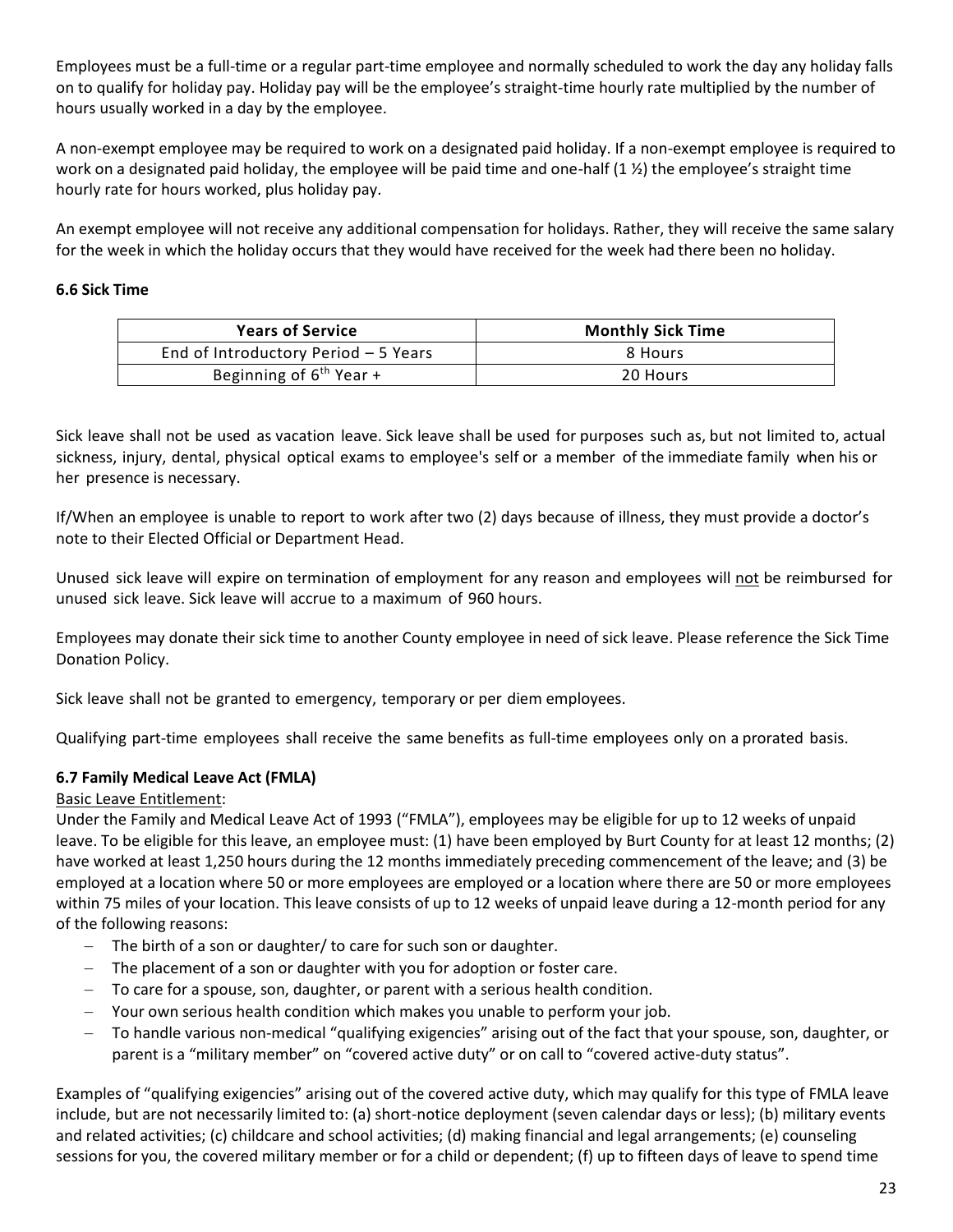with the covered military member who is on short-term, temporary rest and relaxation leave during the period of deployment; (g) post-deployment activities; (h) parental care leave to care for a military member's parents who is incapable of self-care when the care is necessitated by the member's covered active duty (including arranging for alternative care, providing care on an immediate need basis, admitting or transferring the parent to a care facility, or attending meetings with staff at a care facility); and (i) other events and additional activities that arise out of the military duty if we agree these qualify.

A husband and wife who are eligible for FMLA leave and are employed Burt County are limited to a combined total of 12 weeks of leave during any 12-month period if the leave is taken to care for the employee's parents with a serious health condition, for the birth of the employee's son or daughter or to care for the child after the birth, or for placement of a son or daughter with the employee for adoption or foster care or to care for the child after placement.

FMLA leave for the birth of a child or placement of a child for foster care or adoption must be completed within 1 year after the birth or placement.

#### Servicemember Family Leave:

Additional leave time may be provided for the spouse, son, daughter, parents, or next of kin of an injured or ill "covered servicemember" or "covered veteran" who is undergoing medical treatment, recuperation, or therapy, is otherwise on outpatient status, or is otherwise on the temporary disability retired list, for a "serious injury or illness".

An eligible employee who is the spouse, son, daughter, parent, or next of kin of a covered servicemember or covered veteran may be entitled to a total of 26 workweeks of leave during a single 12-month period to care for the injured or ill servicemember or veteran. Leave to care for an injured or ill covered servicemember, when combined with other FMLA qualifying leave, may not exceed 26 weeks in a single 12-month period.

For Servicemember Family Leave, the 12-month period begins on the first day of the leave.

## The 12-Month Period:

In calculating entitlement to FMLA leave, the 12-month period is determined on a "rolling" basis, measured backward from the date an employee uses any FMLA leave. Under this method, each time an employee takes FMLA leave, the remaining leave entitlement would be any balance of the 12 weeks which has not been used during the immediately preceding 12 months.

For example, if you use four weeks beginning February 1, 2019, four weeks beginning June 1, 2019, and four weeks beginning December 1, 2019, you would be entitled to four weeks of leave; on June 1, 2020, you would be entitled to an additional four weeks, etc.

## Concurrent Use of PTO & Worker's Compensation:

You will be required to take any available PTO (if any) as part of your FMLA leave that would otherwise be unpaid. Upon exhaustion of available PTO, the remainder of the FMLA leave will be unpaid. Employees do not continue to accrue PTO during any period of such leave.

Employees on leave for a condition or injury covered by Worker's Compensation will be required to take FMLA leave concurrently with that Worker's Compensation leave.

#### Notice:

In the case of foreseeable leave, you must provide 30 days advance notice, if possible. If 30 days' notice is not possible, notice must be provided as soon as possible.

Notice must be provided either in writing (for foreseeable leave only) or by calling (for either foreseeable or unforeseeable leave). When requesting leave for the first time for a FMLA-qualifying reason, the employee must provide sufficient information for Burt County to determine if the leave may qualify for FMLA protection and the anticipated timing and duration of the leave. Sufficient information may include that the employee is unable to perform job functions, the family member is unable to perform daily activities, the need for hospitalization, or continuing treatment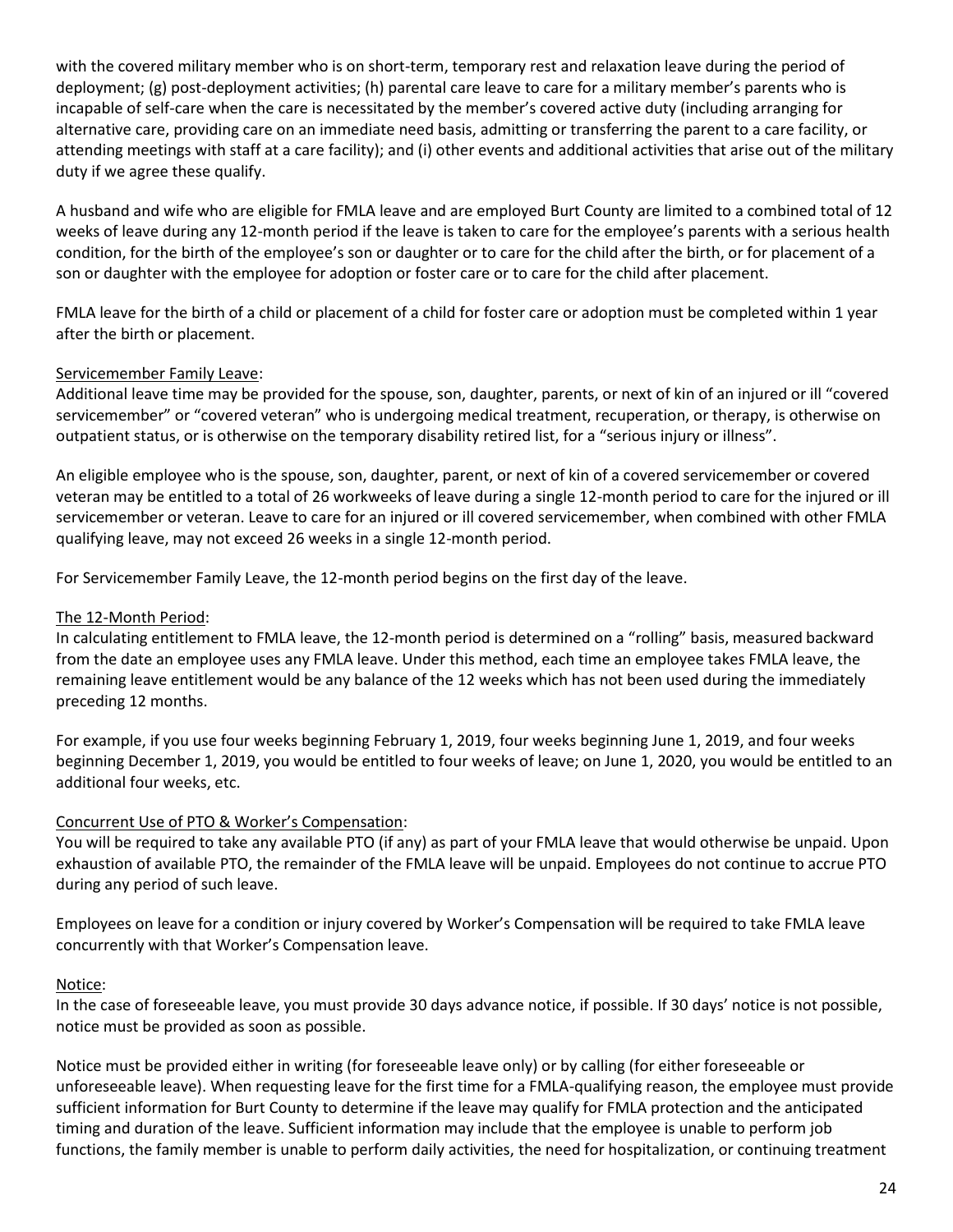by a health care provider. Calling in "sick" is not enough and additional information should be provided so that Burt County is informed that FMLA leave is being requested or may otherwise apply.

Employees must also inform the appropriate the County representative if the requested leave is for a reason for which FMLA leave was previously taken or certified. Employees also may be required to provide a certification and periodic recertification supporting the need for leave.

## Certification:

In the case of leave due to the serious health condition of you or your spouse, child, or parent, you will be required to provide appropriate medical certification. This certification must include information such as the date the serious health condition commenced; the probable duration of the condition; the appropriate medical facts within the knowledge of the health care provider regarding the condition; and, in the case of your own serious health, a statement from a health care provider that you are unable to perform your job duties. In addition, if your leave is to care for a family member, the health care provider must indicate that you are needed to care for the family member and provide an estimate of the time you will be needed.

In the case of servicemember family leave, you must provide appropriate certification to confirm the family member is a "covered servicemember" or "covered veteran". This certification must include information such as the date the serious injury or illness commenced, the probable duration of the serious injury or illness, and the appropriate medical facts within the knowledge of the health care provider regarding the condition. In addition, the health care provider must indicate that you are needed to care for the covered servicemember and provide an estimate of the time you will be needed, and if the individual is a covered veteran, confirmation that the military member is a veteran, the date of separation, and whether the separation was other than dishonorable.

In the case of military "qualifying exigency" leave, you will be required to provide appropriate documentation and certification of the need for leave and certain details related to the leave, including but not limited to, where applicable, a copy of the military member's Rest and Recuperation leave orders, or other documentation issued by the military setting forth the dates of the military member's leave.

## Failure to Provide Notice/Certification:

Failure to provide required notices or certifications may result in a delay in the leave of absence or loss of the protections provided by the FMLA. It is vital that you comply with all notice and certification requirements in a timely manner. Burt County will do the same with its requirements.

## Response by Burt County:

Burt County will inform employees requesting leave whether they are eligible under the FMLA. If they are, the notice will specify any additional information required as well as the employee's rights and responsibilities regarding FMLA leave. If an employee is not eligible, Burt County will provide a reason for the ineligibility. Burt County will generally notify an employee within 5 business days whether he or she is eligible for FMLA leave.

Burt County shall notify the employee in writing if the medical certification is incomplete or insufficient, and state the information needed to cure the deficiency. The employee shall have 7 calendar days to cure the deficiencies.

## Regular Reporting:

While on FMLA leave, employees must keep Burt County informed of their plans to return to work. As a general rule, the employee must contact their Department Head at least once every two weeks. Other reporting schedules may be agreed on between the employee and the Department Head based on the employee's individual circumstances. Reasonable notice (at least two business days, and more if possible) is required prior to returning to work on any date other than the originally scheduled return date.

## Scheduling Treatment and Intermittent Leave:

If it is necessary for you to take leave to obtain planned medical treatment, you must make a reasonable effort to schedule the treatment, so it does not disrupt our operations. In some cases, you may need leave on only an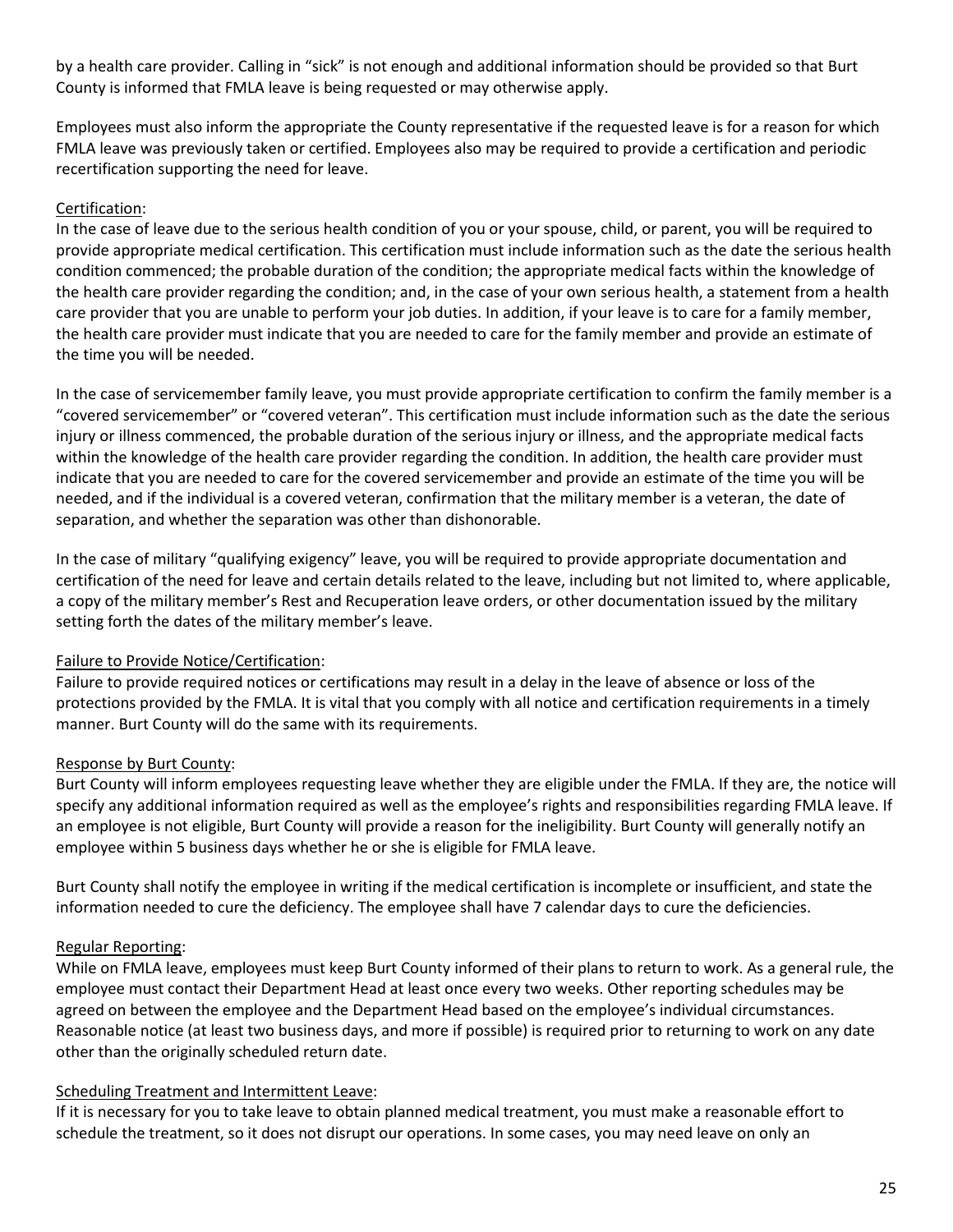intermittent basis. In those cases, you may be assigned to an alternative position which better accommodates your intermittent absences.

## Benefits:

Any group insurance you had prior to leave, if any, will continue during the term of your leave on the same basis as if you were not absent from work, including your obligation to pay your normal portion of the premium. Please not that if you fail to return from your leave, we may recover from you the cost of any premiums paid on your behalf to continue insurance coverage, as allowed by law.

## Return to Work:

Upon return from your leave, we will reinstate you to your former position or to an equivalent position. Your seniority and benefits will not continue accruing during any unpaid period of your leave. If you are returning from a leave due to your own serious health condition, you must provide a note indicating that you may return to work and that you can perform all the essential functions of the position, with or without accommodation. For intermittent leave, Burt County may require a fitness for duty certification as often as every 30 days if the health condition involves a contagious disease, or could reasonably affect the employee's, a coworker's, or third party's safety.

An employee who is unable or declines to return to work upon expiration of FMLA leave, has exhausted all other leave, and is not entitled to any leave under any other applicable law, including the ADA, will be considered to have voluntarily resigned.

## Additional Questions:

It is impossible to cover all aspects of the family medical leave act in this policy. Therefore, when you determine that you will need to take leave under this policy, please contact the County Clerk for additional details. For further information, you may also refer to the Federal Department of Labor's "Employee Rights and Responsibilities" notice.

## <span id="page-26-0"></span>**6.8 Funeral Leave**

An employee may be allowed up to five days paid funeral leave for a spouse or child. An employee may be allowed up to three days paid funeral leave for a parent, brother or sister, mother or father, mother-in-law or father-in-law, or grandparent, all with the approval of the employee's Department Head.

A special leave (non-family) of one-half day may be granted to attend a funeral, at the discretion of the Department Head.

## <span id="page-26-1"></span>**6.9 Military Leave**

All employees who are members of the National Guard, Army Reserve, Naval Reserve, Marine Corps Reserve, Air Force Reserve, and Coast Guard Reserve will be provided a leave of absence, without pay, to perform voluntary or involuntary military duties. Notify you supervisor as far in advance as possible of the date you need to be absent.

The County will comply with all applicable state and federal laws regarding military leave. Required forms are available in the Clerk's Office.

## <span id="page-26-2"></span>**6.10 State-of-Emergency Leave**

Employees called to active service by the state when the Governor declares a state of emergency will be granted stateof-emergency leave. Employees will receive their normal salary or compensation, less state active-duty base pay received from the state.

## <span id="page-26-3"></span>**6.11 Jury Duty**

An employee who is selected for jury duty shall receive a paid leave of absence for the time the employee spends on jury duty. The employee shall receive regular pay and may turn over any fees forjury service to the County. If an employee is excused early, they must return to work immediately and complete their shift since they are being paid for their time. Regular part-time employees receive pay for the hours they normally would have been at work.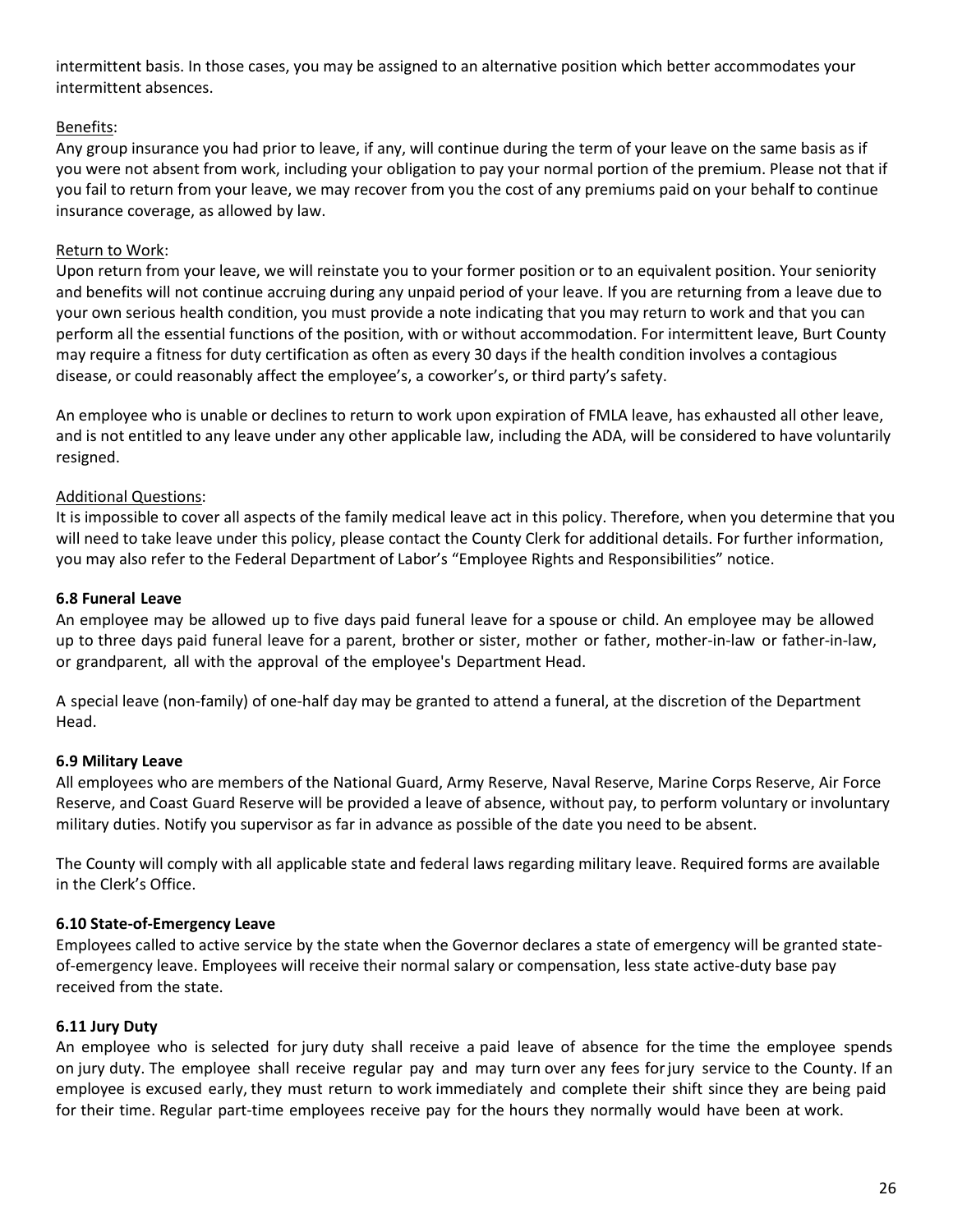## <span id="page-27-0"></span>**6.12 Voting**

Registered voters are encouraged to exercise their right to vote. If there is a two-hour block of time available for an employee to vote prior to or after scheduled work hours on election day, the employee must vote during that period. If there is not a two-hour block of time available, the County will permit such time off from work as may be necessary for the employee to have a two-hour block of time to vote, provided the employee requests such time off prior to the day of the election. For example, if the polls open at 7:00 a.m. and close at 7:00 p.m. and the employee's scheduled hours are 8:00 a.m. to 6:00 p.m. on the day of the election, the County will permit the employee to either be one hour late to work or leave one hour early on the day of election, to be determined by the County.

## <span id="page-27-1"></span>**6.13 Birthday Leave**

At the discretion and with the approval of the Department Head, each employee may be given leave for their birthday.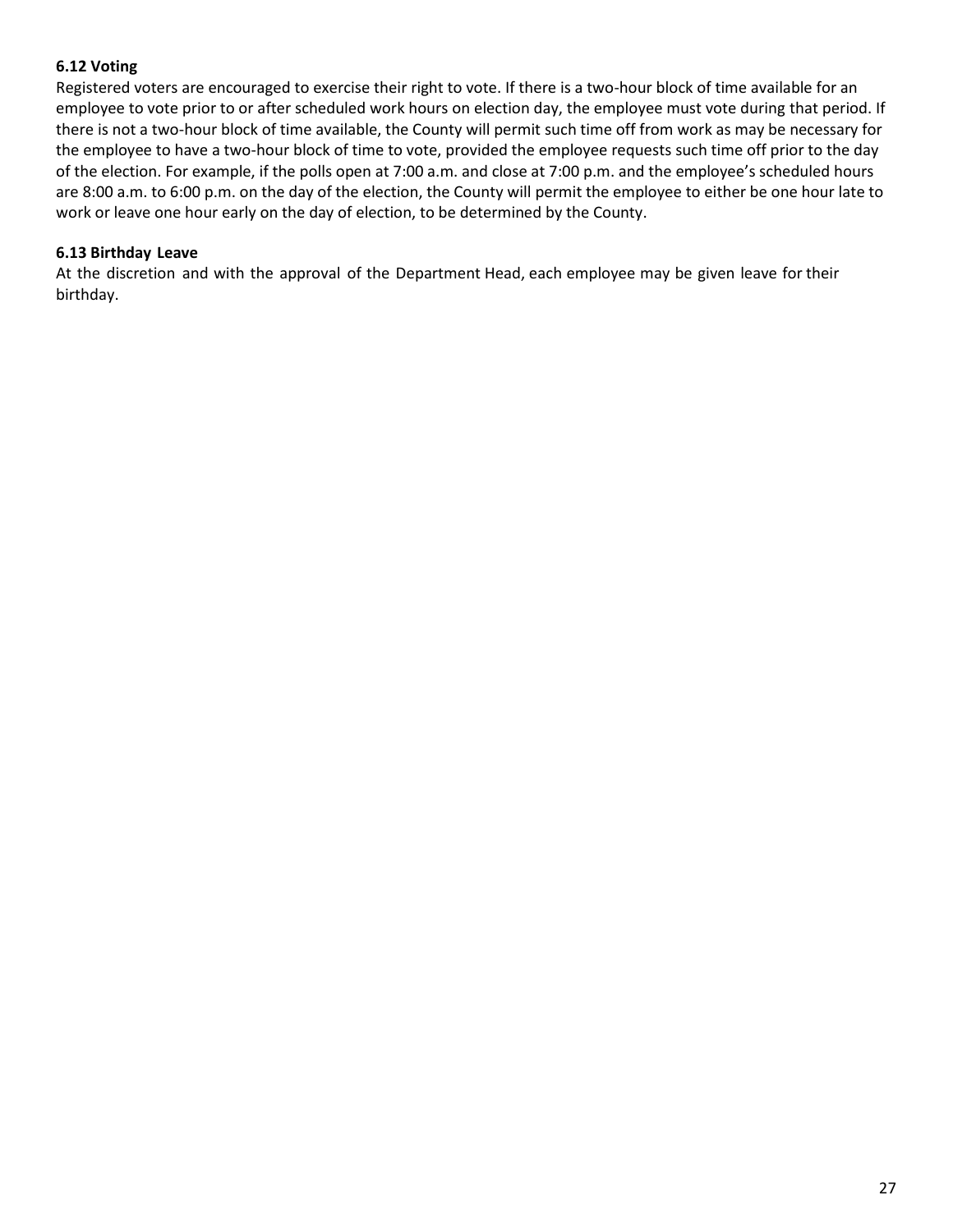#### **Section 7: General Personnel Policies**

#### <span id="page-28-1"></span><span id="page-28-0"></span>**7.0 Outside Employment**

Employees may be entitled to engage in outside employment, provided that the duties of the outside employment do not constitute a conflict of interest or conflict with an employee's job performance with the County. Prior to engaging in outside employment, an employee must communicate with their Department Head about the duties and required work hours of their additional occupation. Employees may not use Burt County resources or equipment for any work outside of their duties at Burt County.

#### <span id="page-28-2"></span>**7.1 Conflicts of Interest**

An employee shall not have any interest, financial or otherwise, direct or indirect, or engage in any business or transaction or professional activity or incur any obligation of any nature that is in conflict with the proper discharge of their duties in the public interest.

An employee is prohibited from using or attempting to use their official position to secure unwarranted privileges or exemptions for themselves or others.

Employees shall not give the impression that any person can improperly influence them in the performance of their official duties, or that they are improperly affected by the kinship, rank, position or influence of any party or person.

Employees shall not accept gifts of value or loans from persons doing business with the County, which are intended to, or which appear to influence the official relationship between the donor and recipient.

#### <span id="page-28-3"></span>**7.2 Political Activity**

No employee shall use his/her official authority or influence to further the cause of any political party, or candidate for nomination or election to public office. In addition, no employee shall use his/herjob to distribute or receive political favors. If an employee wishes to take part in political activities (other than voting) during normal scheduled work hours, he/she must use vacation leave or leave without pay to cover this period ofabsence.

All employees have the right of protection from political coercion of any type from any person. Employees may not be interrupted during duty hours by political activities.

All employees have the right to vote as they choose and to express their opinions on politicalsubjects and candidates.

#### <span id="page-28-4"></span>**7.3 Personnel Records**

The County is responsible for maintaining a personnel file for each employee. These files are confidential and are available only to the employee to whom they pertain, to the Department Head, and to the Board of Supervisors.

An employee's personnel file contains important information pertaining to employment history including but not limited to job classification(s), employee benefits, performance evaluation reports, salary and leave history.

Personnel records are the property of the County and no information can be taken from the personnel records by any person including the person about which the record is concerned. Such conduct could result in severe disciplinary or corrective action up to and including termination. Employees shall make an appointment to review their personnel file and are allowed to make copies.

Documentation (including performance reports), which reflects unfavorably on an employee or former employee, shall not be placed in their personnel file without their knowledge. Any such documentation shall be signed by the employee prior to it being placed in his/her personnel file. If the employee refuses to sign the documentation, the Department Head shall so note on the report and shall then submit it to the employee's personnel file.

Any records generated as a result of post-employment medical testing or other medical records such as workers' compensation reports shall be kept in a locked confidential file separate from all personnel records.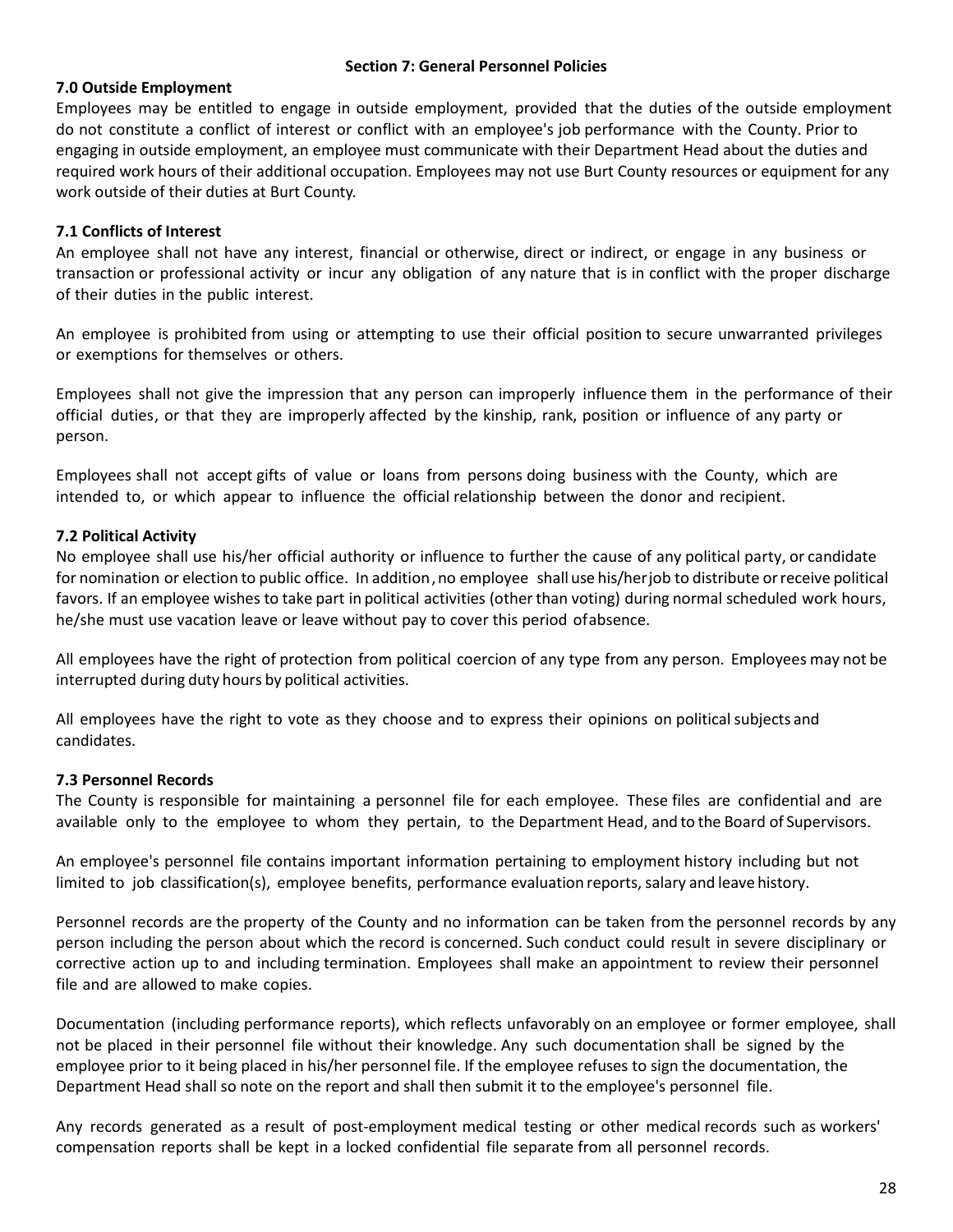## <span id="page-29-0"></span>**7.4 Social Media Policy**

Social media provides unique opportunities to participate in interactive discussions and share information. However, use of social media also includes certain risks and carries certain responsibilities. To minimize risks to Burt County, employees are expected to follow Burt County guidelines for appropriate use of social media. This policy applies to all employees who work for Burt County.

## **7.4a Guidelines**

<span id="page-29-1"></span>For purposes of this policy, social media includes all means of communicating, posting information or content of any sort on the Internet, including to an employee's own or someone else's web log or blog, journal, or diary, personal website, social networking website, web bulletin board or chat room, whether associated or affiliated with Burt County, as well as any other form of electronic communication.

Burt County principles, guidelines, and policies apply to online activities just as they apply to other areas of work. Ultimately, employees are solely responsible for what they communicate on social media. Employees may be personally responsible for any litigation that may arise should an employee make unlawful, defamatory, slanderous, or libelous statements against any customer, manager, owner, or employee of Burt County.

#### **7.4b Know and Follow the Rules**

<span id="page-29-2"></span>Employees should ensure postings are consistent with these guidelines. Postings that include unlawful discriminatory remarks, harassment, and/or threats of violence or other unlawful conduct will not be tolerated and may subject an employee to disciplinary action up to and including termination.

#### **7.4c Be Respectful**

<span id="page-29-3"></span>Burt County cannot force or mandate respectful and courteous activity by employees on social media during nonworking time. If an employee decides to post complaints or criticism, avoid using statements, photographs, video, or audio that reasonably could be viewed as unlawful, slanderous, threatening, or that might constitute unlawful harassment. Examples of such conduct might include defamatory or slanderous posts meant to harm someone's reputation or posts that could contribute to a hostile work environment on the basis of race, color, religion, sex, national origin, military, or veteran status, political affiliation, marital status, physical or mental disability, genetic information, or any other status or class protected by applicable local, state and federal law or Burt County policy. Employees' personal posts and social media activity should not reflect upon or refer to Burt County.

#### **7.4d Maintain Accuracy and Confidentiality**

<span id="page-29-4"></span>When posting information:

Maintain the confidentiality of trade secrets, intellectual property, and confidential commercially sensitive information (i.e. financial or sales records/reports, donor records/reports, marketing or business strategies/plans, product development, customer lists, patents, trademarks, etc.) related to Burt County.

Do not create links from personal blogs, websites, or other social networking sites to a Burt County website that identifies the employee as speaking on behalf of Burt County.

Never represent yourself as a spokesperson for Burt County, unless authorized to do so by Burt County. If Burt County is a subject of the content the employee is creating, the employee should not represent themselves as speaking on behalf of Burt County.

Respect copyright, trademark, third-party rights, and similar laws and use such protected information in compliance with applicable legal standards.

#### **7.4e Using Social Media at Work**

<span id="page-29-5"></span>Do not use social media while on work time, unless it is work related as authorized by your Department Head or consistent with policies that regulate equipment owned by Burt County.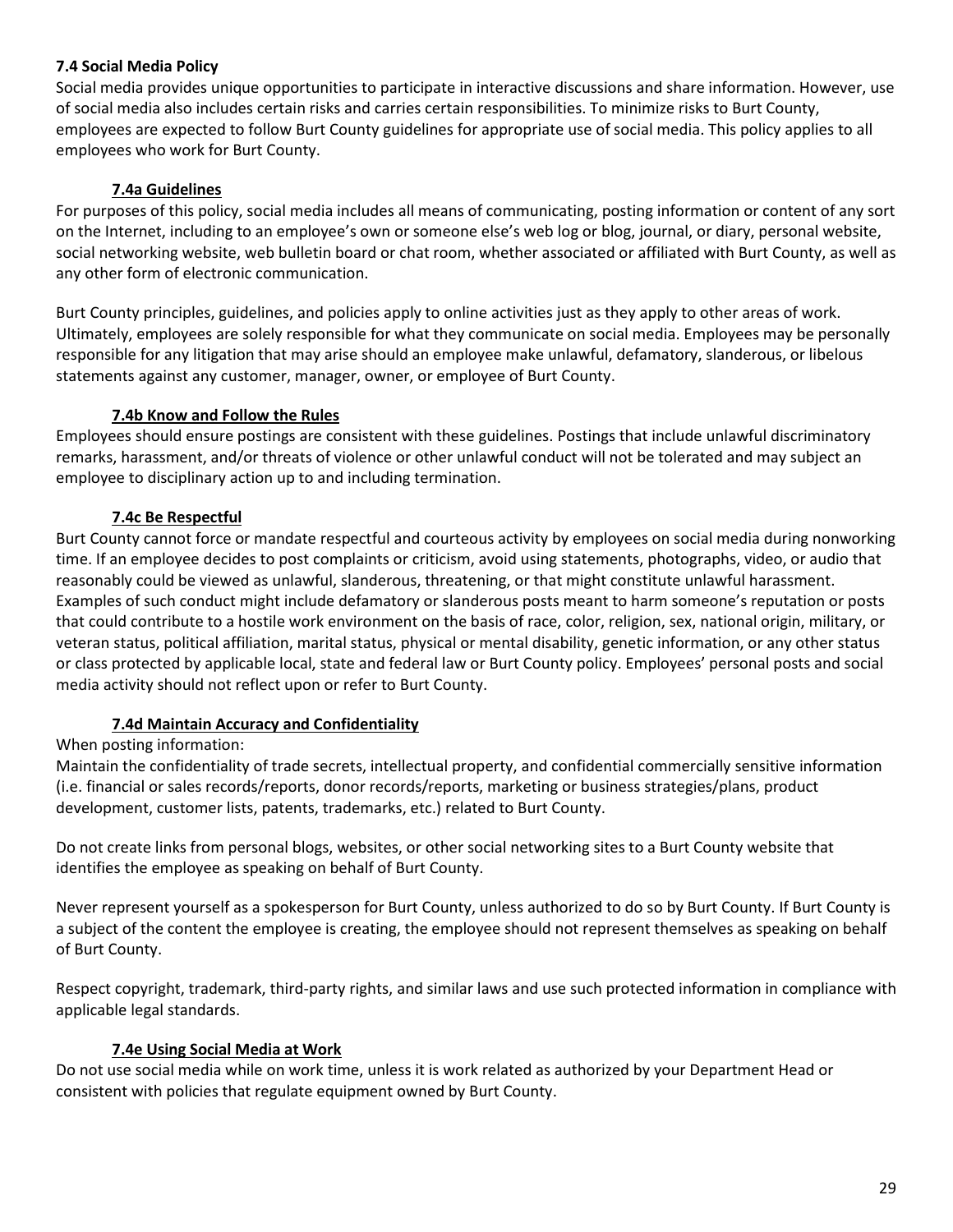## **7.4f Media Contacts**

<span id="page-30-0"></span>Only authorized employees may speak on behalf of Burt County. Unauthorized employees must direct all media inquiries for official Burt County responses to the Department Head.

## <span id="page-30-1"></span>**7.5 Nursing Mothers Policy**

Burt County will provide nursing mothers reasonable break time to express milk for their infant child(ren) for up to one year following the child's birth. Nursing mothers will be provided with a space, other than a restroom, that is shielded from view and free from intrusion from co-workers and the public.

Expressed milk can be stored in Burt County refrigerators or personally owned coolers. Employees must sufficiently mark or label milk if placed in shared refrigerators to avoid confusion for other employees who may share the refrigerator.

Break time should, if possible, be taken concurrently with any other break time already provided. If an employee needs to express milk outside of an employee's scheduled break time, the employee should work with their Department Head and do so. Employees are encouraged to discuss the length and frequency of these breaks with their Department Head. No provision of this policy applies, or will be enforced, if it conflicts with or is superseded by any requirement or prohibition contained in a federal, state, or local law.

## <span id="page-30-2"></span>**7.6 Dress Code**

Burt County employees are required to maintain a professional appearance while representing Burt County and during working hours. Each department shall have their own dress code, however, the following items are prohibited; (a) tank tops and spaghetti straps, unless covered, (b) t-shirts with obscenities and or profanities, (c) shorts, skirts, and dresses shall be arm's length to the tip of the longest fingers.

## <span id="page-30-3"></span>**7.7 Inclement Weather Policy**

The Emergency Manager and Sheriff must confer with the Elected Officials to make the final decision on closing the Courthouse. The Emergency Manager will utilize the all-call system to alert the public that the Courthouse will be closed.

If the courthouse is open for a portion of the workday and employees are sent home early due to weather, they will be paid for the full day. If the courthouse is closed for a full-day, employees will not receive compensation for that day but may use personal time to supplement their pay. There will be time and a half given to essential workers during regular courthouse hours, even if the courthouse is closed.

## <span id="page-30-4"></span>**7.8 Tobacco Policy**

Burt County is proud to be a tobacco-free workplace and believe it is critical to provide a safe and healthy environment for all employees, customers, and visitors. The use of any product containing tobacco on Burt County property is strictly prohibited outside of the designated spot for those who choose to use tobacco products. Product examples include, but are not limited to, cigarettes, cigars, cigarillos, pipes, bidis, electronic cigarettes, spit tobacco, chew, snuff, and tobacco free cigarettes (vaping). This applies to all Burt County employees as well as customers and visitors. Any unauthorized tobacco use on premise should be reported to a Department Head. Employees who engage in the use of any tobacco, or illegal drugs, on Burt County property will be subject to disciplinary action.

## <span id="page-30-5"></span>**7.9 Use of County Vehicles**

The following rules and regulations govern the general operation of all County vehicles. Each department has specific guidelines forthe use of vehicles assigned to that department.

- Employees shall comply with both the general rules and the departmental rules when operating any County owned vehicles.
- − An employee must have the appropriate valid driver's license for the vehicle or equipment to be operated and must be in compliance with any restrictions listed on the license in orderto operate any County vehicle or equipment.
- − Texting, emailing, or otherwise using a cell phone or other handheld device without utilizing a hands-free device is prohibited.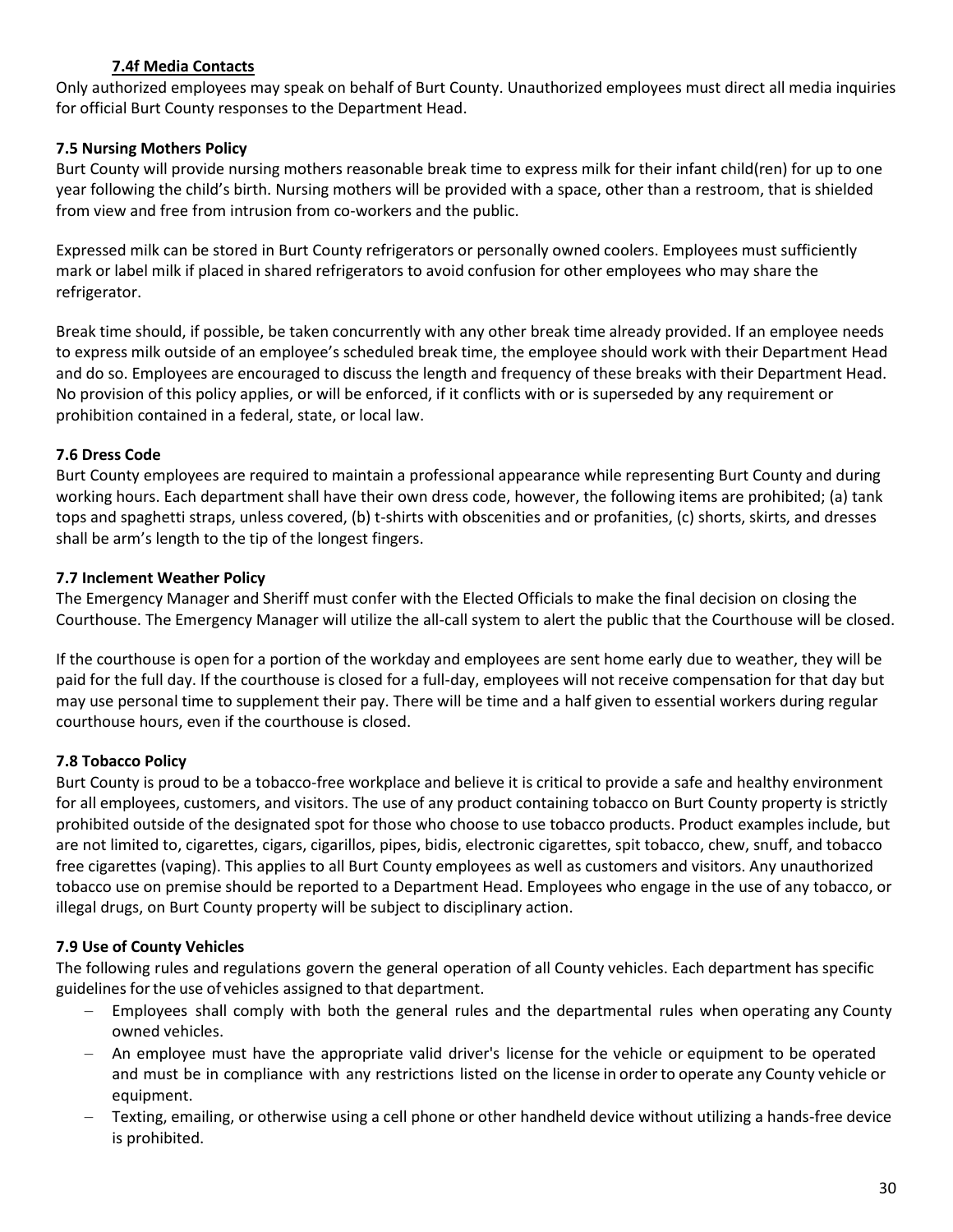- An employee, who drives a County vehicle, even on an occasional basis, must notify their Department Head immediately if their driver's license is suspended or in any other way restricted.
- − County vehicles may not be operated at work or taken home by an employee without prior authorization of the employee's Department Head.
- − County vehicles shall be used for County business only and not for any personal use or gain.
- − A County vehicle shall not be operated by anyone other than an authorized employee of the county.
- − During the time the vehicle is under the employee's control, it shall be the responsibility of the employee to operate the vehicle safely, comply with all traffic and parking rules and regulations and to secure the vehicle when leaving it unattended.
- An employee must call for a local law enforcement agency to come to the scene of any work-r e lated vehicular accident immediately, even if there is no apparent damage. Every accident shall also be immediately reported to the employee's Department Head.
- An employee may be held personally responsible for damage to a County vehicle if an investigation discloses negligence, carelessness or misuse.
- It is the responsibility of the employee to wear seat belts while operating and/or riding in County vehicles.
- Employees shall not attempt to make any mechanical repairs to the vehicle unless properly authorized by the employee's Department Head or unless assigned to such duties.
- Employees shall immediately report to their Department Head any hazardous or unsafe condition of the vehicle that may result in injury to themselves or others.
- Employees shall keep all County vehicles free of objects that might lodge under the brake pedal or interfere with safe operation of the vehicle.
- − Itis the responsibility of the employee operating a County vehicle or equipment to ensure that all supplies, equipment, machines and vehicles being hauled or transported are properly secured to the transporting vehicle or trailer.
- Any vehicle or equipment that has been tagged unsafe to use shall not be used by any employee until such tag has been removed by order of a representative of the department.
- No smoking in Burt County vehicles, machinery, or equipment.

#### <span id="page-31-0"></span>**7.10 CDL Reimbursement**

Burt County shall compensate Burt County Roads Department employees any license fees paid for renewing a valid Commercial Driver's License (CDL), at their regular renewal date, and any physical exam expenses required to maintain said permit. Per Resolution 2017-03.

## <span id="page-31-1"></span>**7.11 Authorization for Use of Personal Vehicle**

All employees required to operate a motor vehicle as part of their employment duties must maintain a valid driver's license, acceptable driving record, and appropriate insurance coverage. Employees who operate a vehicle for work must be willing to consent to a motor vehicle department check to validate an acceptable driving record upon request and proof of insurance. Any employee who must operate a motor vehicle must provide a copy of a current driver's license for the employee's personnel file. Any changes in a driving record, including but not limited to, driving infractions or changes to an insurance policy, must be reported to the County within 24 hours of the infraction or change.

If employees use a personal vehicle in the course and scope of employment, employees may not operate such vehicle while:

- − Under the influence of drugs, alcohol, or any other substance that might impair judgment or ability to drive; or
- − Texting, emailing, or otherwise using a cell phone or other handheld device without utilizing a hands-free device.

State law requires all motorists to carry auto liability insurance. It is against the law to drive without insurance. If employees use a personal vehicle as part of employment duties, employees must provide the County Clerk with a current proof of insurance statement or card. New proof of insurance is required every time a policy expires or renews. Note that personal auto insurance is the primary coverage for vehicles even while it is being used for business purposes.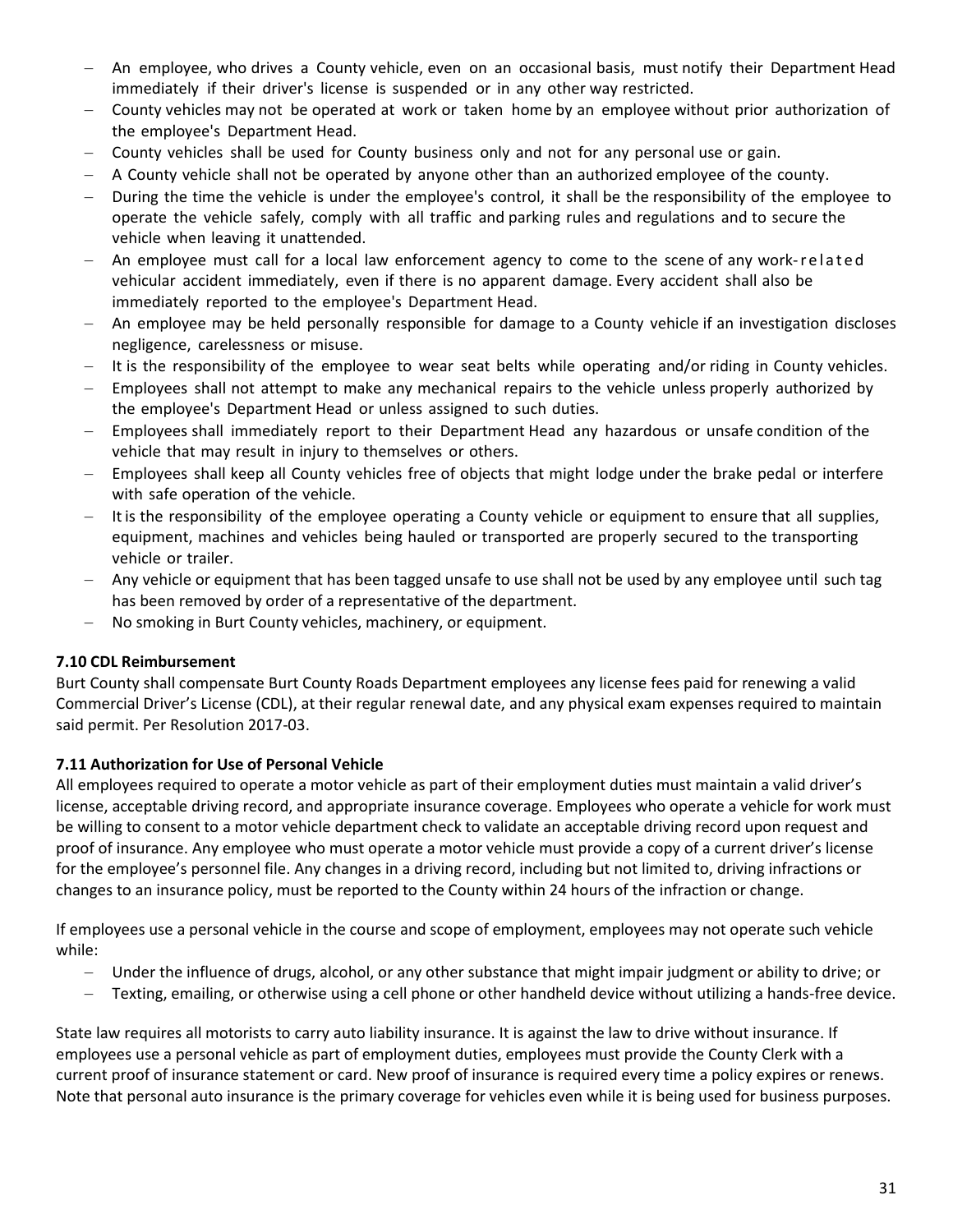Employees should track all mileage while using their personal vehicle for business purposes. Mileage must be submitted monthly to the County Clerk for reimbursement. Mileage submitted in a timely manner may be paid at the discretion of the County depending on the circumstances.

#### **Section 8: Grievance Procedure**

<span id="page-32-0"></span>The County strives to ensure that all employees are treated fairly. This policy seeks to support the achievement of this goal by providing a just and equitable method for resolving grievances without discrimination, coercion, or reprisal against employees who may submit or be involved in a grievance. This procedure will not be used to change, but rather to clarify expressed provisions of The County and/or department policies and procedures.

The County Board shall establish a Grievance Committee. The County Board shall appoint two (2) of the members of the Grievance Committee. The Department Head and employee involved in the grievance will each select one member from a pre-designated list. The four people selected will then select the fifth member from the predesignated list. The County Clerk shall create the pre-designated list of people to serve on the Grievance Committee.

Step 1: Employees submit a written request via email to either the HR Department, if applicable, or the Grievance Committee, indicating their desire to file a grievance. This written request must include all the information on the grievance form and, in addition, any information or proof that they will use throughout the procedure. The Grievance committee shall conduct a hearing concerning the grievance within five (5) working days from receipt of the appeal.

The Grievance Committee's decision is final.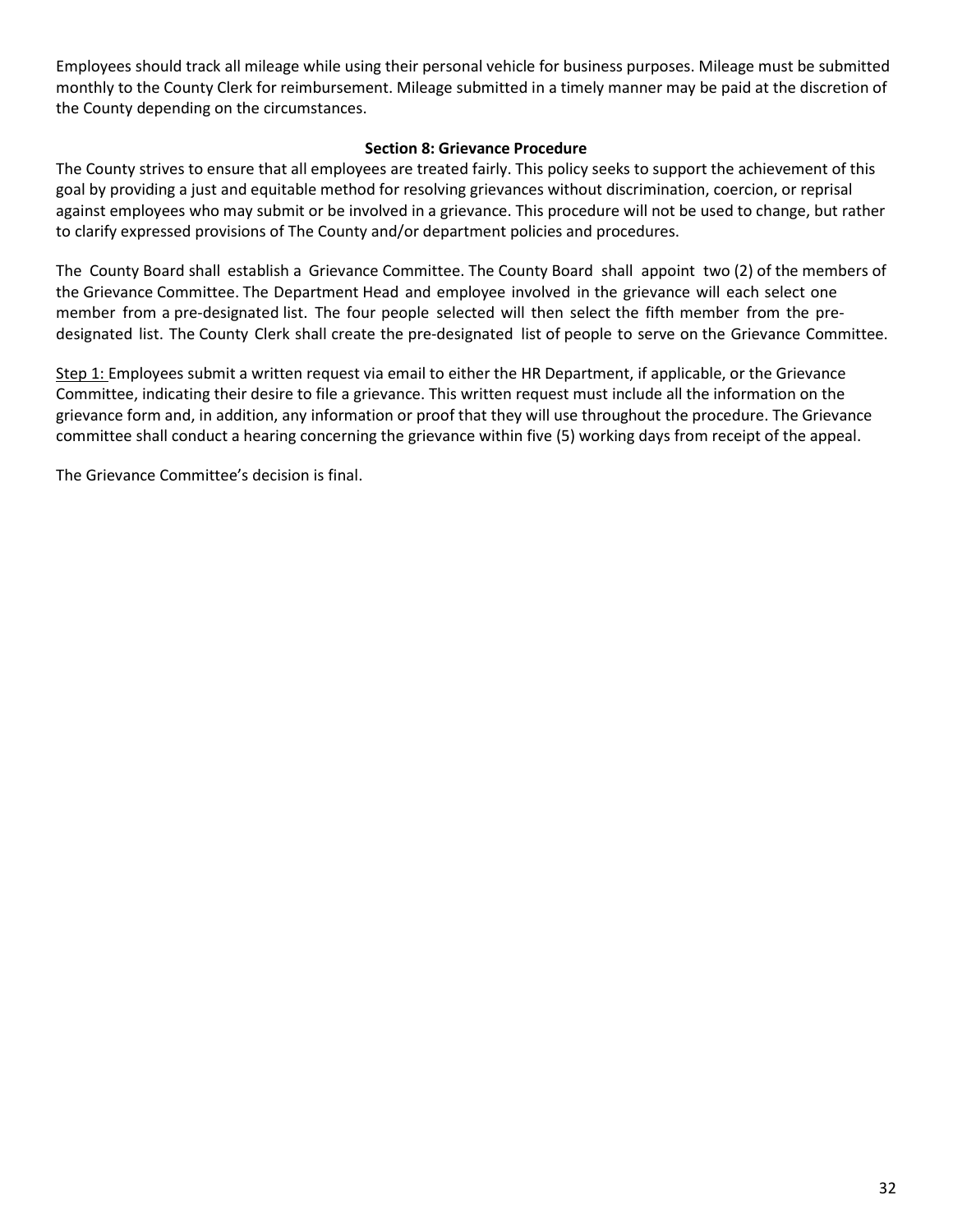#### **Section 9: Terms and Definitions**

<span id="page-33-0"></span>Abandonment of Position – Any employee who is absent from duty for two (2) consecutive workdays without proper notification to and authorization from the Department Head, shall be deemed to have resigned.

Anniversary Date – The calendar date upon which employment started with the County by a specific employee. Some Offices may use January 1 as an anniversary date for calculating benefits.

Applicant – A person who has filed an application for employment with the County.

Appointed Position – An individual who has been appointed to a specific position in the County by Burt County Board of Supervisors.

Appointing Authority – County officials who have the final authority to appoint an individual to a position in the County Service.

Board – Burt County Board of Supervisors.

Child – A biological, adopted or foster child, a stepchild, a legal ward, or a child of a person standing in loco parentis (in place of a parent). The child must be under 18 years old, or 18 or older and incapable of self-care because of a mental or physical disability.

Compensatory Time – Time off from regularly scheduled work time in lieu of overtime pay.

County – Burt County, Nebraska.

Demotion – The movement of an employee from one class to another class with a lower pay grade or lower maximum rate of pay.

Department Head – An employee, elected official or appointed official who is directly responsible for the administration of a County department or office.

Disciplinary Action – The action taken to discipline an employee, which may include any action from a verbal admonishment up to and including discharge.

Dismissal – The involuntary termination of employment for reasons other than lack of funds or work.

Elected Official – An individual elected into their position by the public. This individual is not considered an employee of Burt County.

Employer – Burt County, Nebraska acting through its Board, or other persons designated by the Board to act on its behalf.

Essential Worker – An employee or employees whose department is unable to close in extreme/unforeseen circumstances. These include the Sheriff's department, Emergency Manager, Dispatchers, Roads Department, and other departments as deemed necessary by the Board of Supervisors.

Exempt Position – A position that is not required by the Fair Labor Standards Act to be paid overtime forhours worked overthe standard work period.

Full-Time Employee – An employee who is scheduled to work thirty (30) hours per week ormore as calculated on a calendar year.

Grievance – An employee or employees' complaints regarding alleged unjust application of discipline or unfair application, interpretation or violation of the rules and regulations of the County orthe department forwhom the employee works.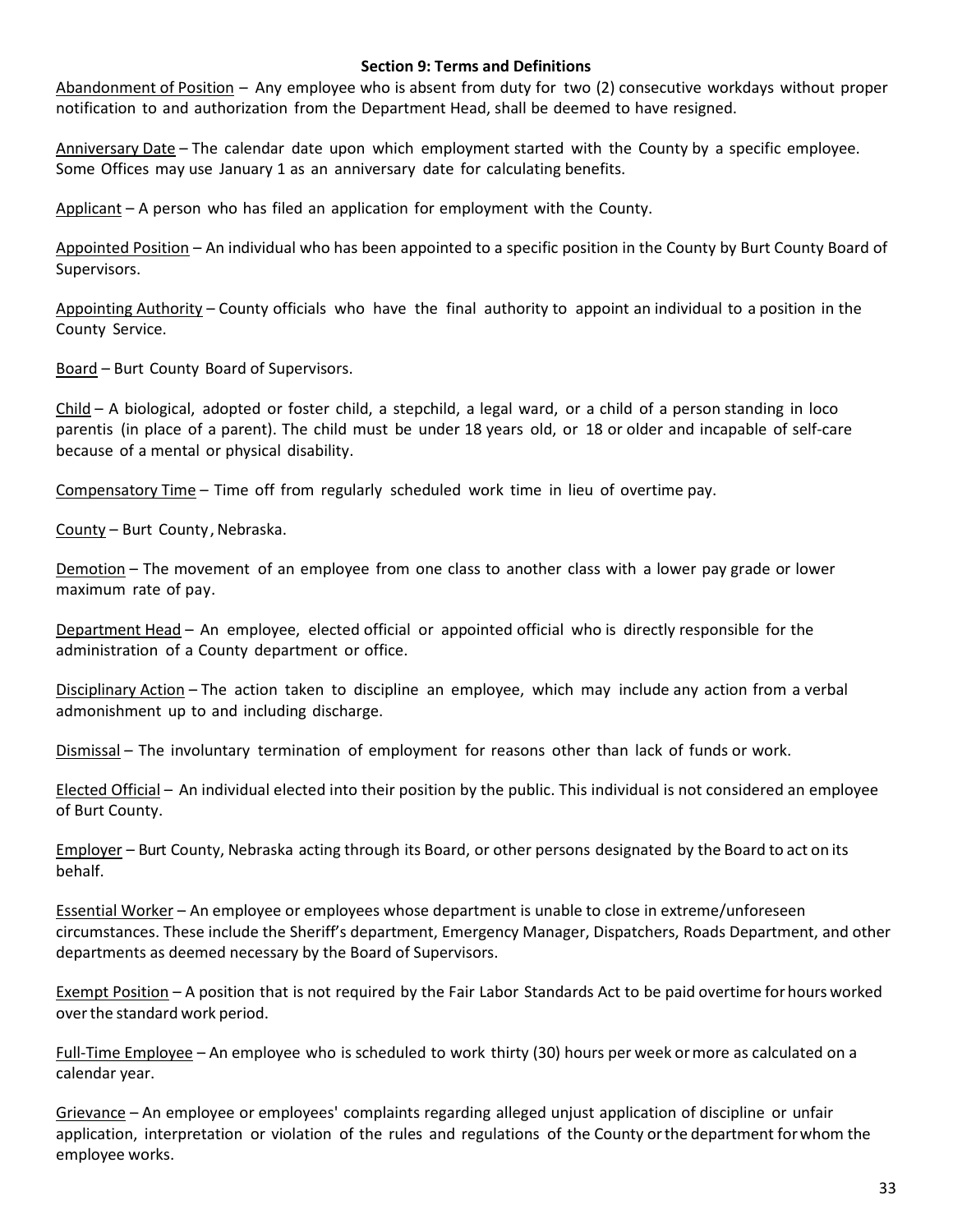Intermittent Employee – An individual who is hired on an irregular or occasional basis and paid only for actual hours worked.

Introductory Period – A working test period, during which the employee is required to demonstrate ability and fitness for the position.

Layoff – The involuntary separation of an employee because of lack of work, lack of funds, or the abolishment of a position.

Leave – An authorized unpaid absence from regularly scheduled work hours which has been approved by proper authority.

New Position – A County position that did not previously exist.

Non-exempt Position – A position, which is eligible, according to the Fair Labor Standards Act, to receive ove1ime pay for hours worked over the standard work period.

Overtime – Work performed by eligible employees in excess of the regularly scheduled hours of work and which hasbeen approved by a Department Head.

Parent – An employee's biological parent or an individual who stands or stood in loco parentis to an employee when the employee was a child. This term does not include parent "in law".

Part-Time Regular Employee – An employee who is regularly scheduled to work at least twenty (20) hours per week and less than thirty (30) hours per week.

Position – A group of duties, tasks or responsibilities, assigned by the Department Head to be performed by an employee.

Promotion – The movement of an employee from a position of one class to a position of another class having a higher maximum salary rate.

Public Records – Those records which a governmental unit is required by law to keep or which it is necessary to keep in discharge of duties imposed by law.

Regular Employee – A person who is hired to work for an indefinite period of time and who hassuccessfully completed his/herintroductory period.

Seasonal Employee – An employee who is hired for a specific short-term period of time only. Such hiring occurs when there is a special demand for additional personnel due to increased activity within a department at a certain time of year.

Seniority – Employee's length of continuous service with Burt County from his/her most recent date ofhire.

Separation – The removal of an employee from the payroll for either voluntary or involuntaryreasons.

Standard Work Week – The normal working days and hours of attendance for an employee with a department. Normally, this is a forty (40) hour work week , Monday through Friday.

Temporary Employee – An employee who is hired for a specific short-term period of time only.

Vacancy – A duly created position that is not occupied and for which funds have been provided.

Written Reprimand – A formal written notice to an employee informing him/her of a specific manner in which his/her conduct or work performance does not meet prescribed standards.